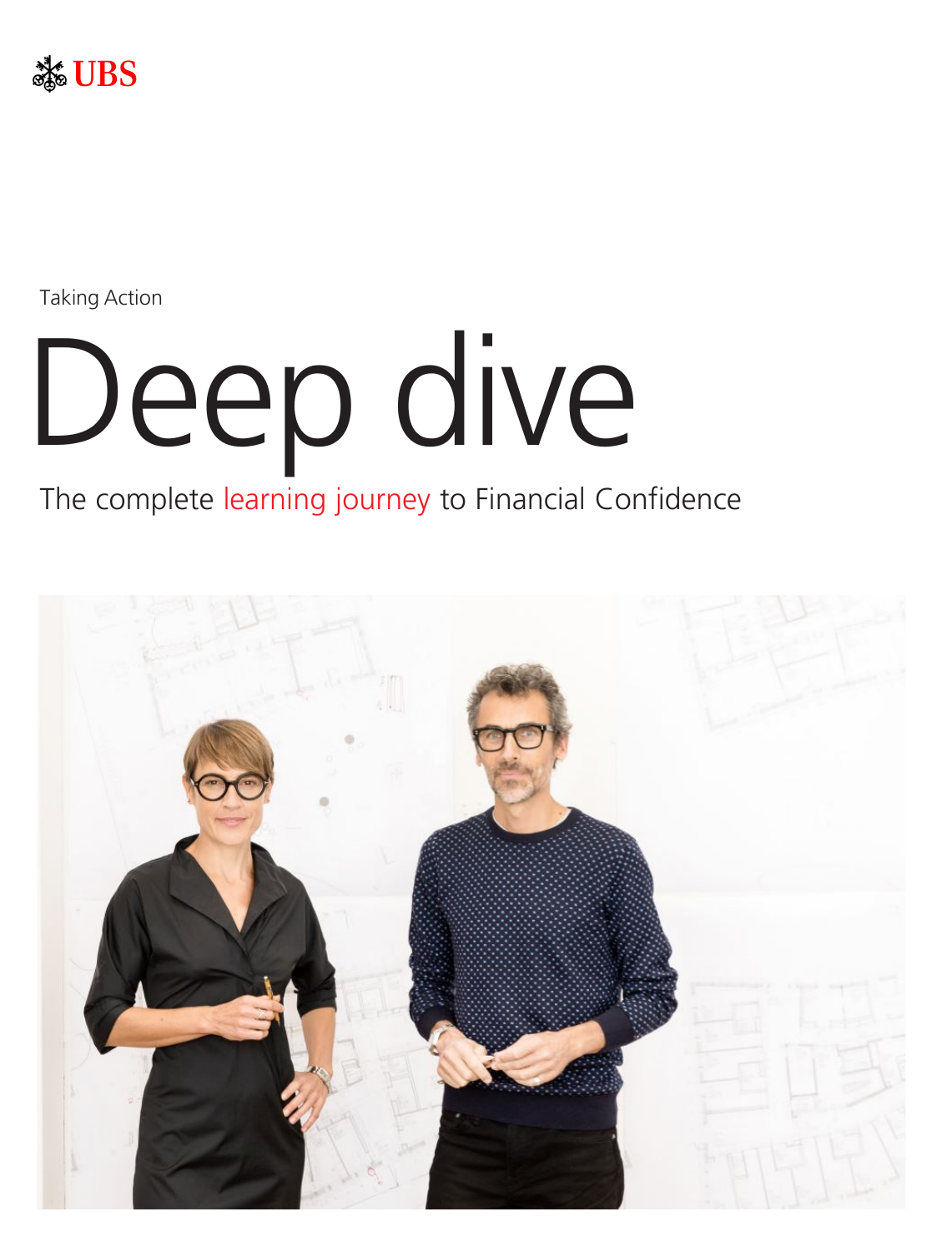# The full financial learning journey



| 1. Taking control                  | 3  |
|------------------------------------|----|
| 2. Getting your bearings           |    |
| 3. Preparing for the ups and downs | 11 |
| 4. Choosing your path              | 13 |
| 5. Taking in the landscape         | 15 |
| 6. Reading the terrain             | 17 |
| 7. Plotting a course               | 19 |
| 8. Finding your balance            | 21 |
| 9. Being sure-footed               | 23 |
| 10. Asking for directions          | 25 |
| 11. Minding your step              | 27 |

12. Navigating the digital landscape 29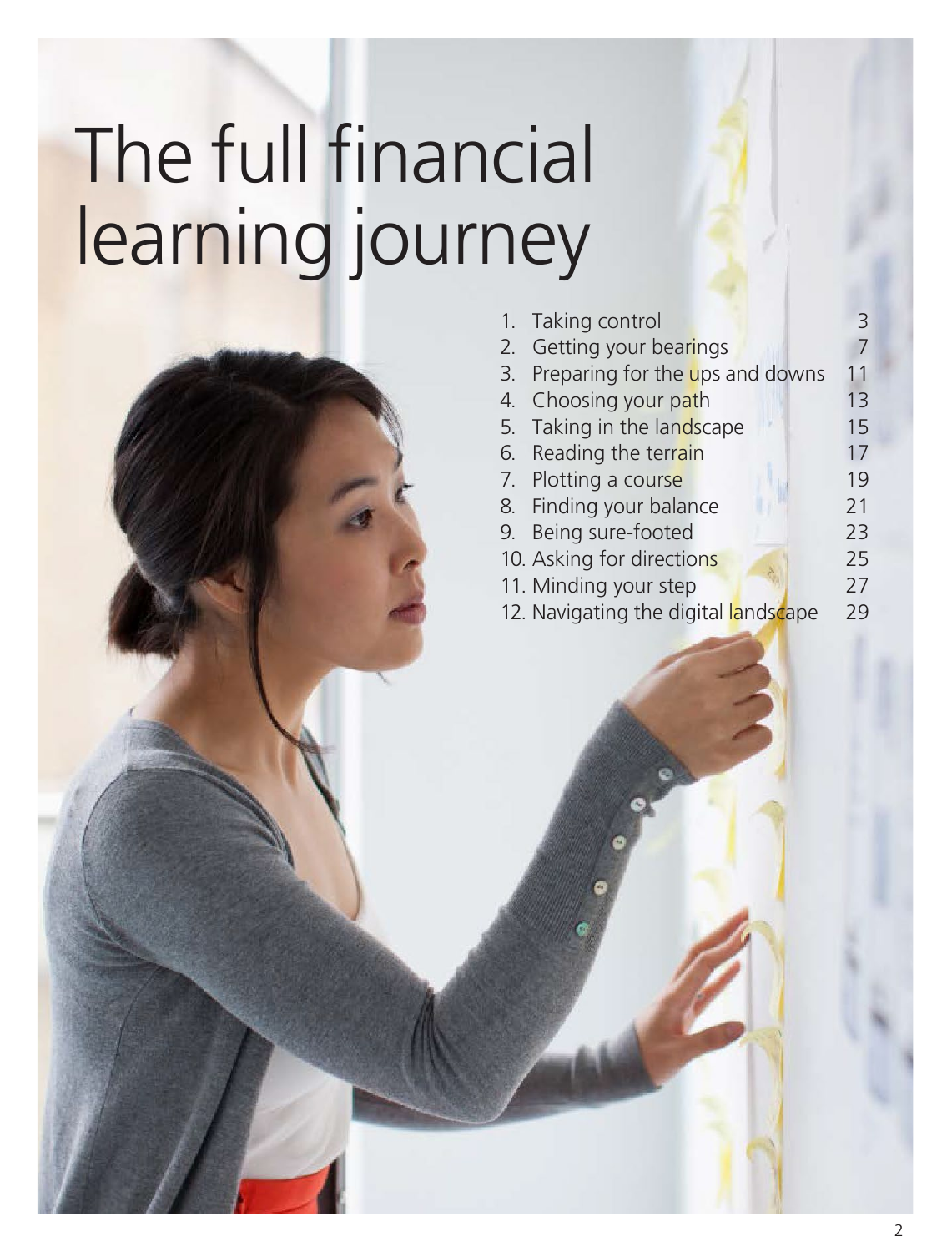# Taking control Your life, goals and wealth

Thinking about the future can be tricky. And when you're busy, there's little time to consider what's in store for your life and money. But if you want to achieve your goals and be comfortable financially, it pays to think about your plans for the short, medium and long term.

#### **The essentials**

- Working out what your goals are makes it more likely you'll achieve them.
- It's never too soon to start working towards your goals. You can reach them more easily by starting early.
- Retiring is generally the most important long-term financial goal you should plan for.
- It can be worth saving a small amount towards your long-term goals, even if you're still paying off debt.

#### **Your life**

You probably know what's in store for today, tomorrow and even the next few weeks or months. But what about your plans and goals for the years ahead? It can be difficult picturing everything clearly.

Big changes in society and technology add complexity and speed. Life will probably be very different in five or ten years' time.

This can make living for today quite tempting. But you'll be more likely to reach your goals by thinking about where you'd like to be in three, ten or thirty years' time – and starting early to get there.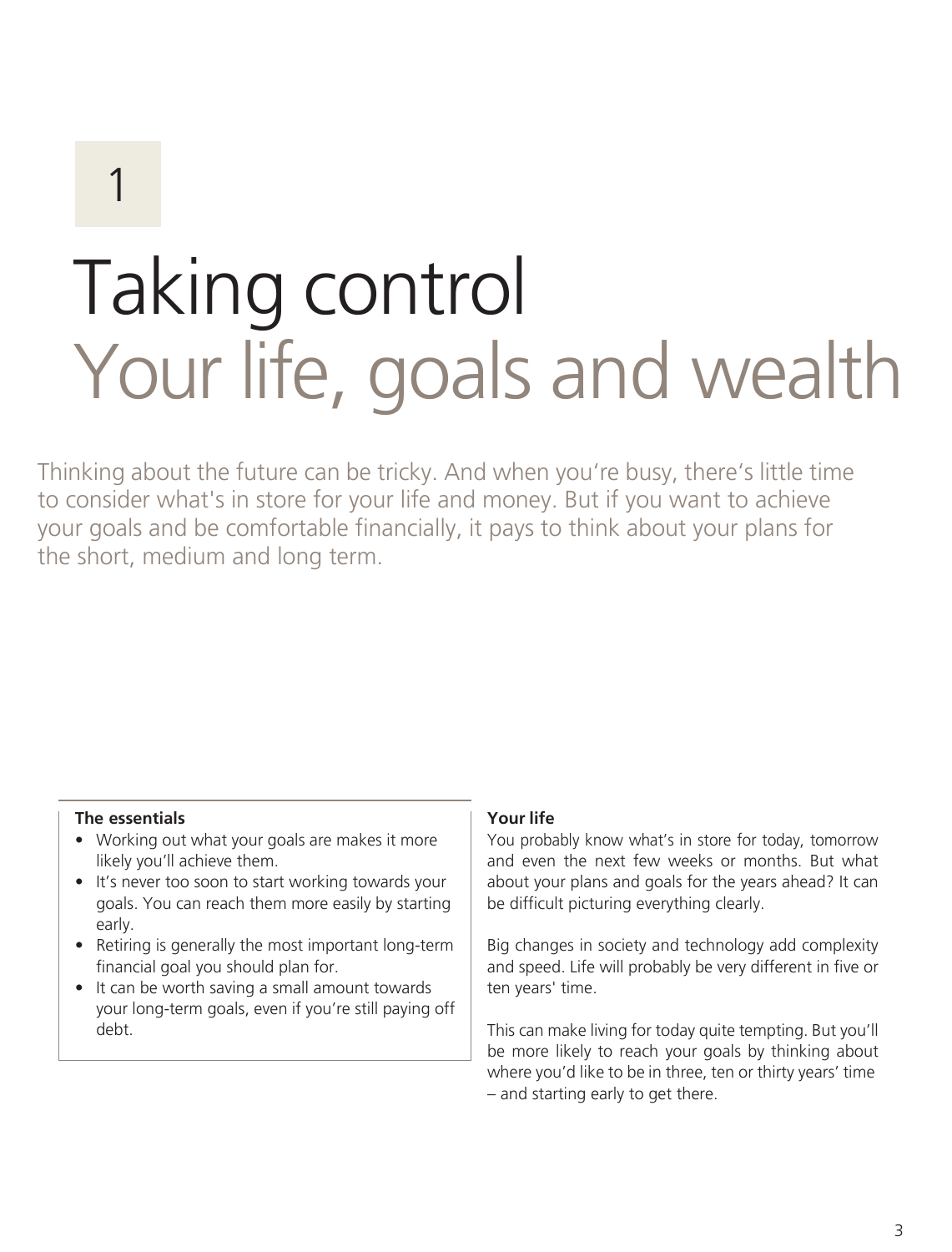#### **Your wealth**

Just as your life goes through stages, so will your wealth. This is sometimes called a "wealth cycle," and it features two phases:

Once you've gone through childhood and education, you start the journey of your adult life. As you progress, the money you earn is likely to exceed your expenditures. It's called…

#### **The accumulation phase**

When you stop working and start enjoying the fruits of your labor (retirement for most of us), the chances are you'll spend more each month than the money coming in. This is known as... **The decumulation phase**

By the time you reach the decumulation phase, you'll need enough money set aside to cover your living costs (that you can't pay with any guaranteed pension payments). And you might need enough money to cover a longer time, since we tend to live longer these days.

#### **Your goals**

Of course, money isn't everything. It's just something that might be helpful to achieve your goals throughout your life's journey. Knowing your goals will help you to work out how they interplay with your finances. (In fact, research shows that defining goals is vital for achieving them).

So, what are your goals? It helps to put them in the following three categories: short-, medium-, long-term. Here are some examples.

| Short-term goals<br>Things you want to<br>achieve over the next<br>year or two.        | $\bullet$ Finding a new job<br>Paying off your credit cards<br>Saving money for<br>emergencies                            |
|----------------------------------------------------------------------------------------|---------------------------------------------------------------------------------------------------------------------------|
| Medium-term goals<br>What you want to<br>achieve over the next<br>three to five years. | • Taking a career break<br>• Starting a business<br>Saving for a new car                                                  |
| Long-term goals<br>Things that may take<br>you longer to achieve.                      | • Buying real estate<br>Sending your kids to<br>college<br>Retiring early<br>Passing your money to the<br>next generation |

It's all too easy to focus on achieving short-term goals, because they're the clearest and most relevant right now. But it's just as important (and maybe even more so) to work towards your long-term goals as soon as you can.

Why? Because your money can grow over time by earning interest. Or if you invest it, you can earn returns on your money.

Putting even a small amount away can make a big difference over time. Would you rather have a car now, or retire three years earlier? It's worth asking these questions early on. Yes, it can be daunting thinking far into the future. But it's important to start as early as possible – and to set yourself realistic goals to work towards over time.

And while it's good to pay off debts as quickly as possible, it can also make sense to save a little towards your long-term goals.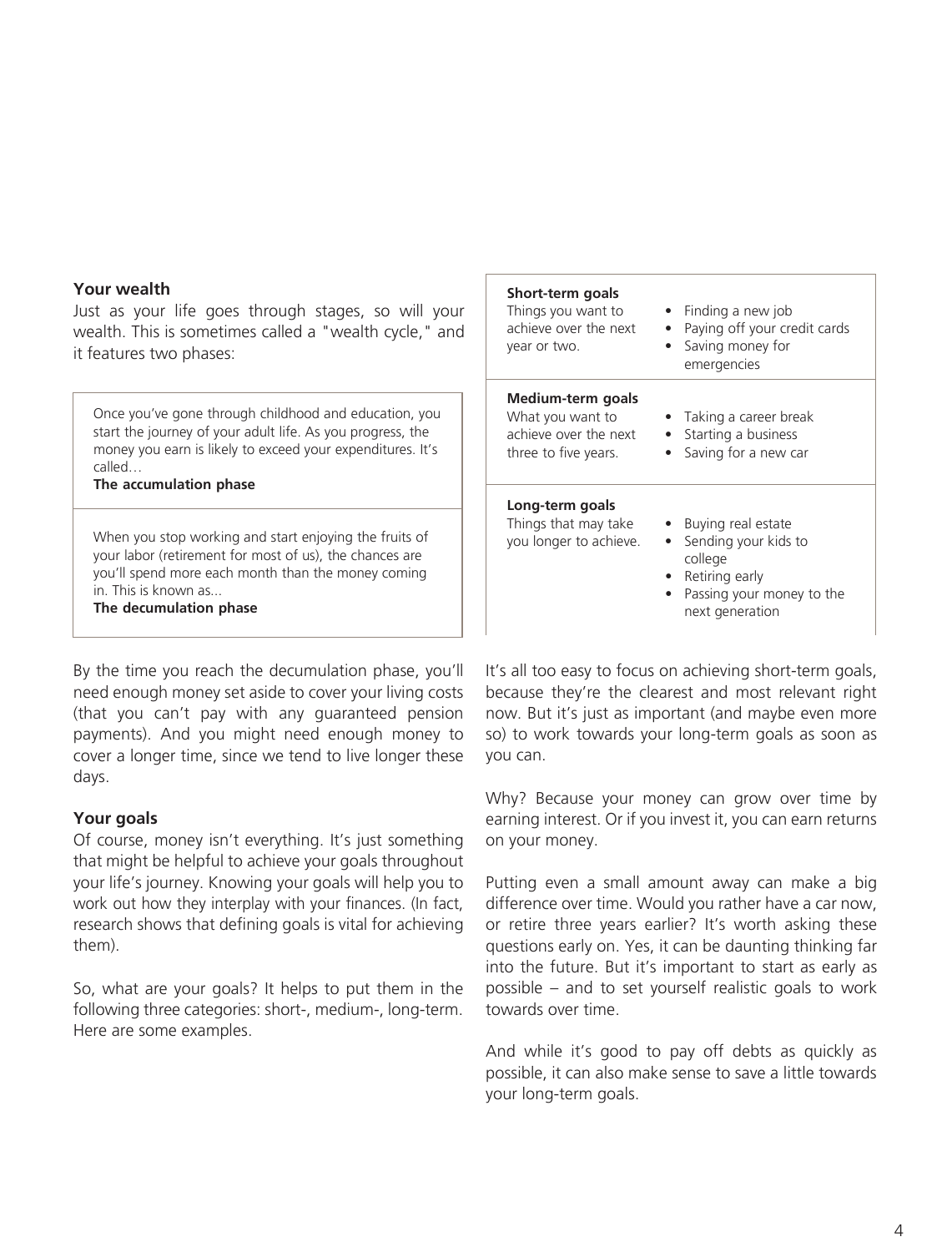#### **Start now**

A financial plan should be about more than money. It should reflect your feelings, values and ambitions. So, what's important to you?

What big things are you likely to buy? Do you have any special projects or plans on the horizon?



#### Think about what really matters to you

A financial plan should be about more than money. It should reflect your feelings, values and ambitions. So, what's important to you? What big things are you likely to buy? Do you have any special projects or plans on the horizon?

#### Look at your current and future finances

Think about your finances today, including your current income and spending habits. Then estimate what you might earn in the future and the expenses you could face along the way.

#### Consider what you need when you retire

What kind of lifestyle would you like when you retire? Do you want to leave something for your loved ones when you're gone? Once you've answered these questions, you can work out how much money you'll need to enjoy the retirement you want.

#### Protect yourself from risks

Losing your job, divorcing, falling ill – all these things and more can harm your finances. And you can't always predict them. However, you can protect yourself from them. To get through any rough patches, it's important to save money for emergencies (emergency fund). It's also wise to think about protecting yourself with insurances and family trusts, and planning how you'll leave your legacy (depending on your situation).

#### Start planning

This is where a financial adviser can really help you. They can help you work out your goals and what money you need to achieve them. For example, they could help you calculate what you'll need when you retire; your options for investing; how your money could grow over time; how to protect your finances; and even how best to pass on your money to the people you love.

#### Revisit your plan regularly

What's important today can change tomorrow. So you should revisit your plan at least once a year, or whenever your situation has changed significantly (like moving home, getting married or having kids). This will help you stay on track for achieving your goals, avoid possible problems, and explore more options for growing your money.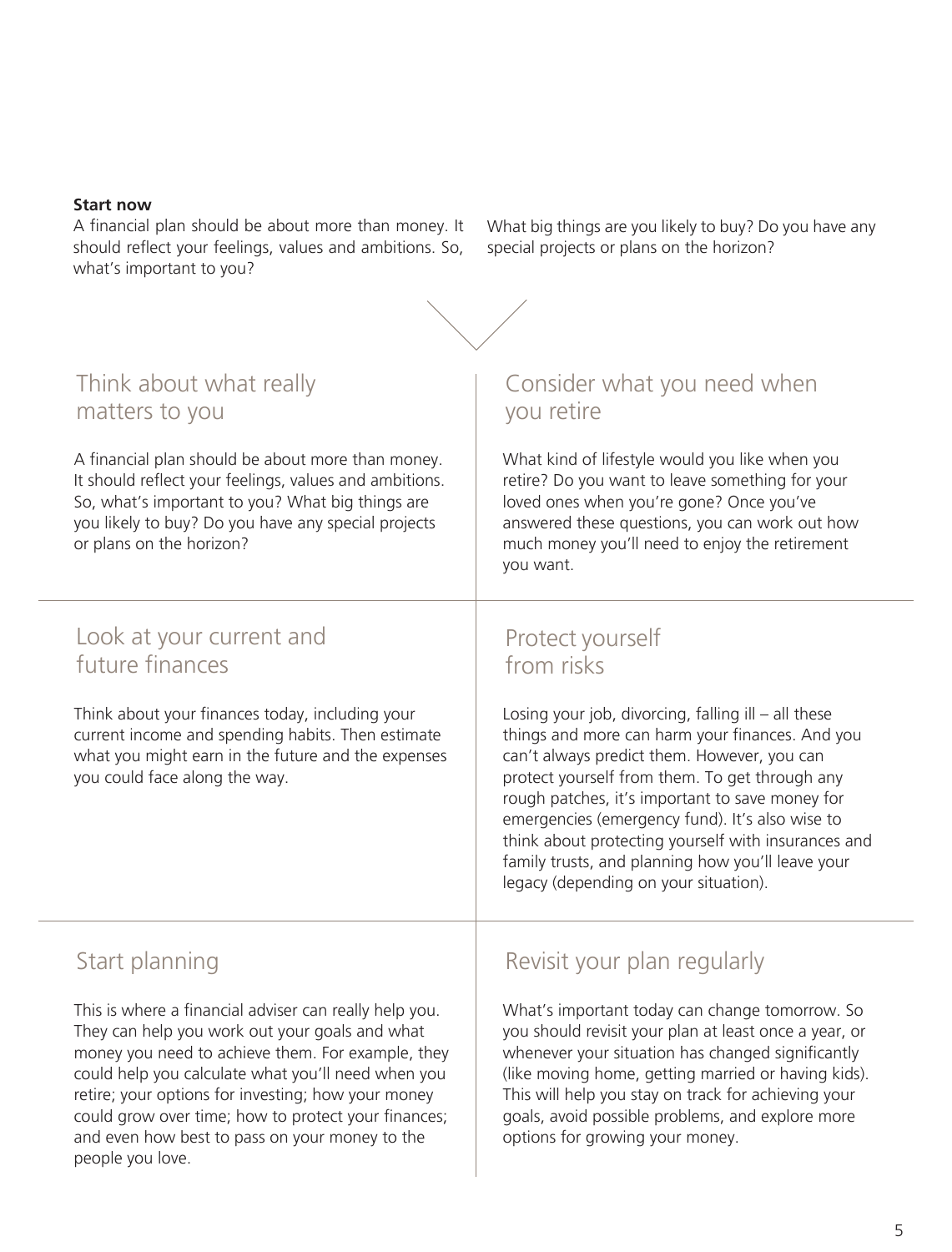#### **Let's go**

We recommend discussing your goals with your financial advisor.

### Short-term goals

Things you want to achieve over the next year or two.

### Medium-term goals

What you want to achieve over the next three to five years.

Long-term goals Things that may take you longer to achieve. Thoughts about retirement. Any thoughts about when you want to retire and what lifestyle you wish to maintain in retirement. Thoughts on potential risks you might be facing in the short term or a couple of years from now.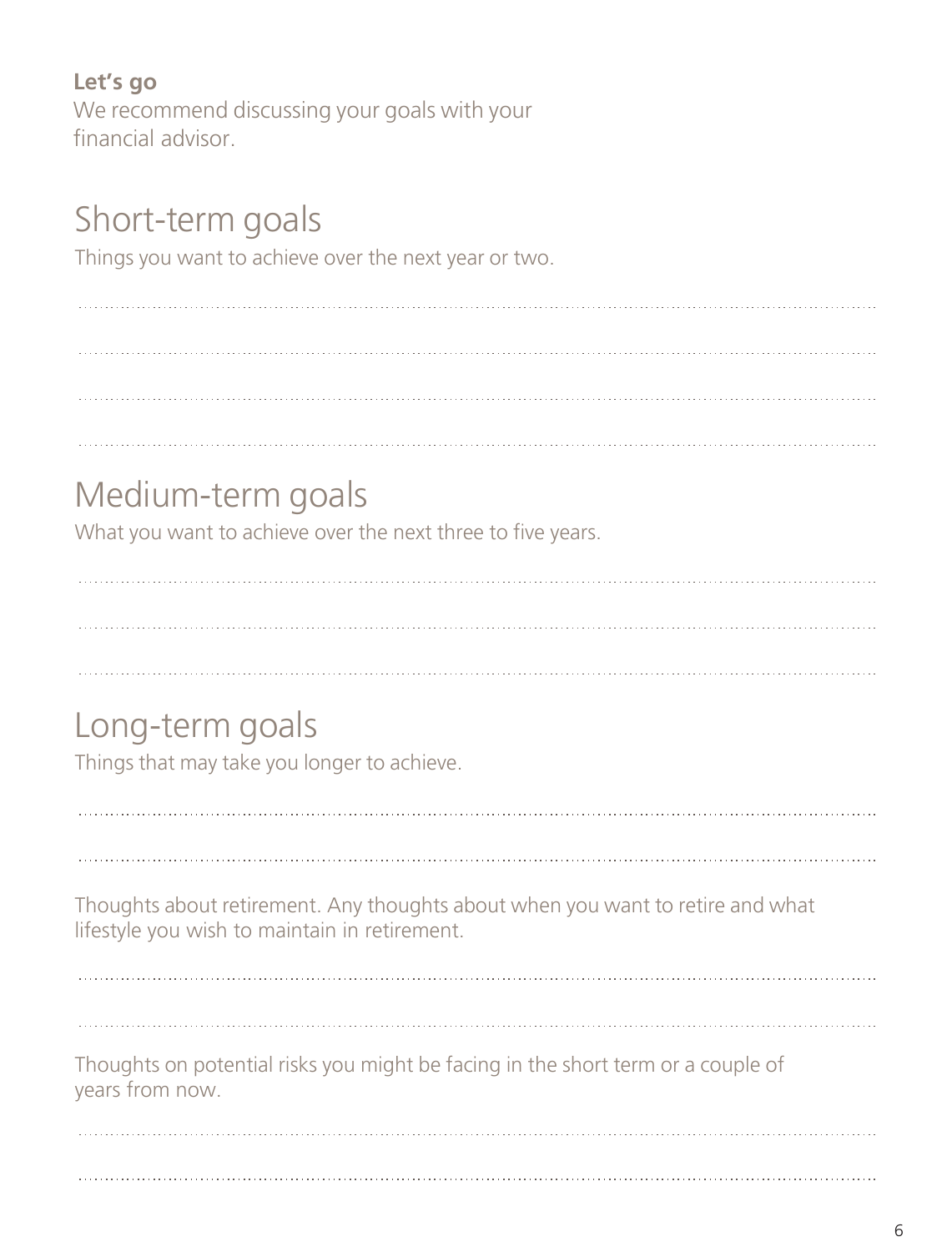# Getting your bearings Working out where you are financially

Only when you understand your goals can you work out the money you'll need to achieve them. Working out how to get from A to B involves knowing what you have, the money you need to cover your costs and how much you can save.

#### **The essentials**

- To help you understand your current finances, create a budget plan.
- From this budget plan, you can work out what you can save – and invest to achieve your goals.
- Revisit your budget plan at least once a year, to make sure it still reflects your life situation.

#### **Preparing a budget plan**

First things first. What's a "budget plan"? It's a shortterm (usually 12-month) plan that details all your income and expenses. It can help you check your earnings and spending – and plan for the future.

So, how do you create a budget plan? Start by gathering your recent bank and credit card statements (which should show most of the money coming in and going out); details of your salary; and figures for any other income and expenses you might have.

Next, go online and search for a "personal budget template". There are plenty to pick from. Or you can use the quick plan page (next page). Enter your income and expenses. Bear in mind that while your budget plan might be a monthly (or biweekly) plan, you may have income and costs that only come up once a year or every quarter (like an annual bonus or car insurance). It's important to include these as well, by breaking them down into monthly or biweekly figures.

#### Working out what you can save

Once you've entered your income and expenses, your budget plan should give you a clear picture of your finances over the next 12 months. When you subtract your regular expenses from your earnings over that time, you'll be left with an amount for saving. That's what you can use to work towards your goals.

Generally, you shouldn't spend more than 30% to 40% of your income after taxes on 'fixed costs' like your mortgage, rent, and regular bills like energy bills or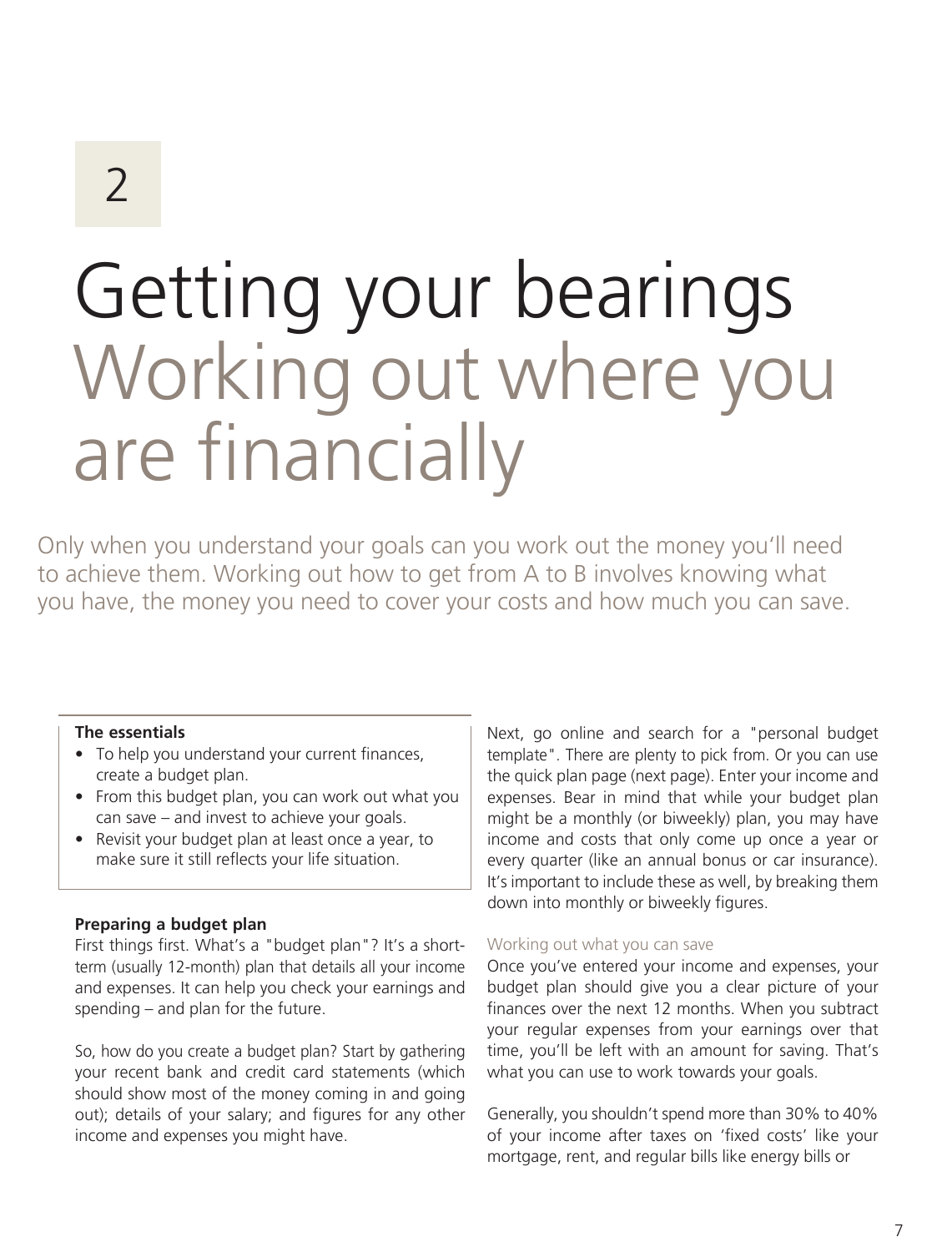credit card payments. You should be able to spend a third of your income on 'variable costs' like leisure activities, trips and eating out.

If you can stick to this, a third of your income should be available for saving. It might not be the same for everyone. If you live in an expensive city, you might need to spend 50% of your income on fixed costs (so, the split might be 50% for fixed costs, 30% for variable costs, and 20% for saving). Whatever your situation, your budget plan can help you work out if you're saving enough or spending too much.

#### **Making room for savings**

If it turns out you don't have enough savings to achieve your goals, drill down into your budget plan. Look for ways you can save more by adapting your lifestyle and spending.

#### **Staying one step ahead**

As your life, needs and circumstances change, it's worth revisiting your budget plan as often as you can – at least every 12 months. This will help you make sure your current finances are on track for reaching your goals.

#### Quick plan for your budget

#### Your income

How much you earn from things like…

- regular paid work
- interest payments
- investment income
- business income
- pension payments
- other regular sources

Your expenses

How much you spend on things like...

#### **Fixed costs**

you must pay these regularly, no matter what

- mortgage/rent
- car payments
- transportation
- phone/utilities
- groceries
- repayments
- other regular costs

#### **Variable costs**

things you decide to spend your money on

- eating out
- sports and hobbies
- vacations and travel

#### Your savings

How much you have left to save or do other things with, for example…

- planning for retirement
- saving
- charity/philanthropy

#### Amount: Amount: Amount: Amount: Amount: Amount: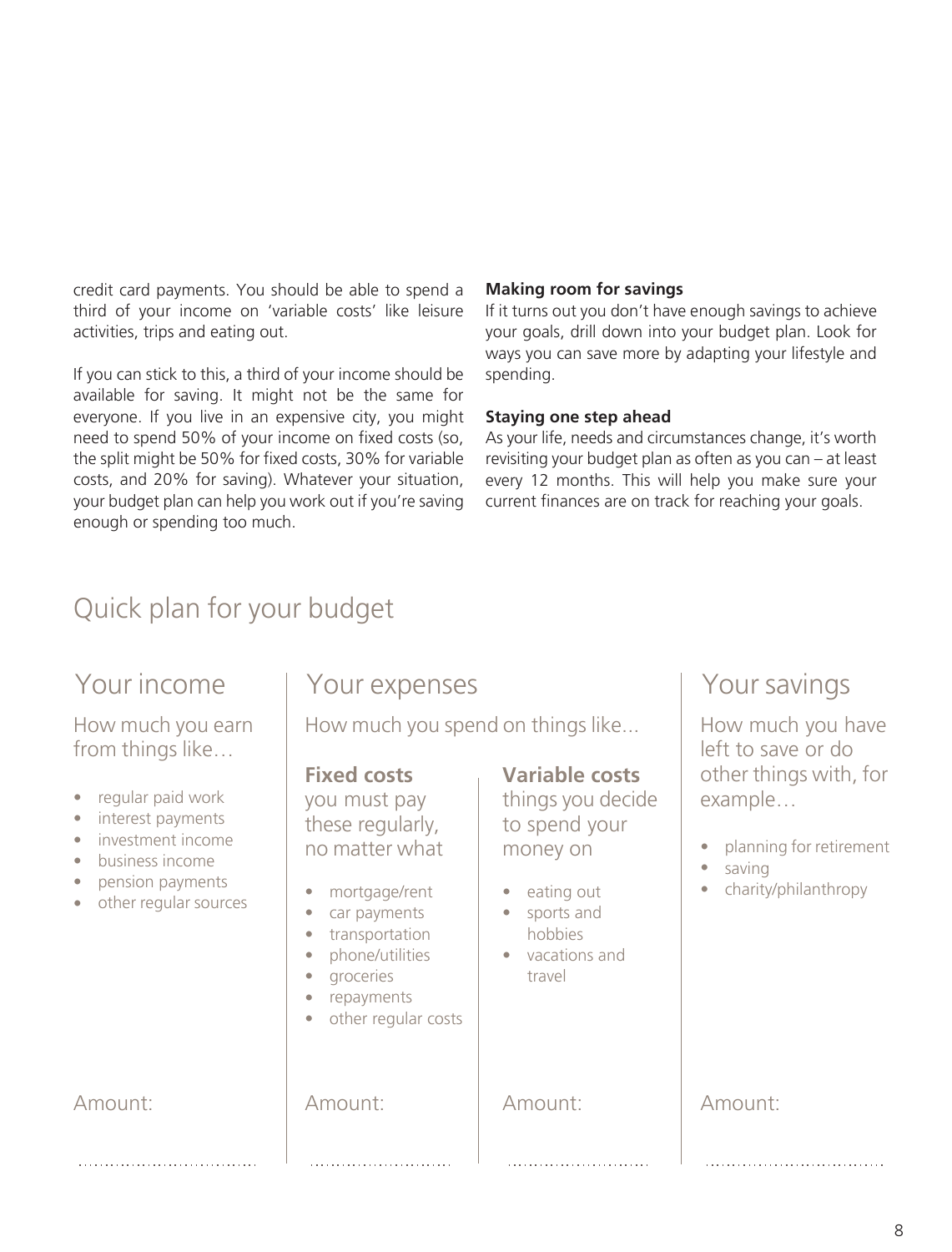### Quick plan for your financial situation

What you own (Assets)

Liquid assets

Non-liquid assets

Other assets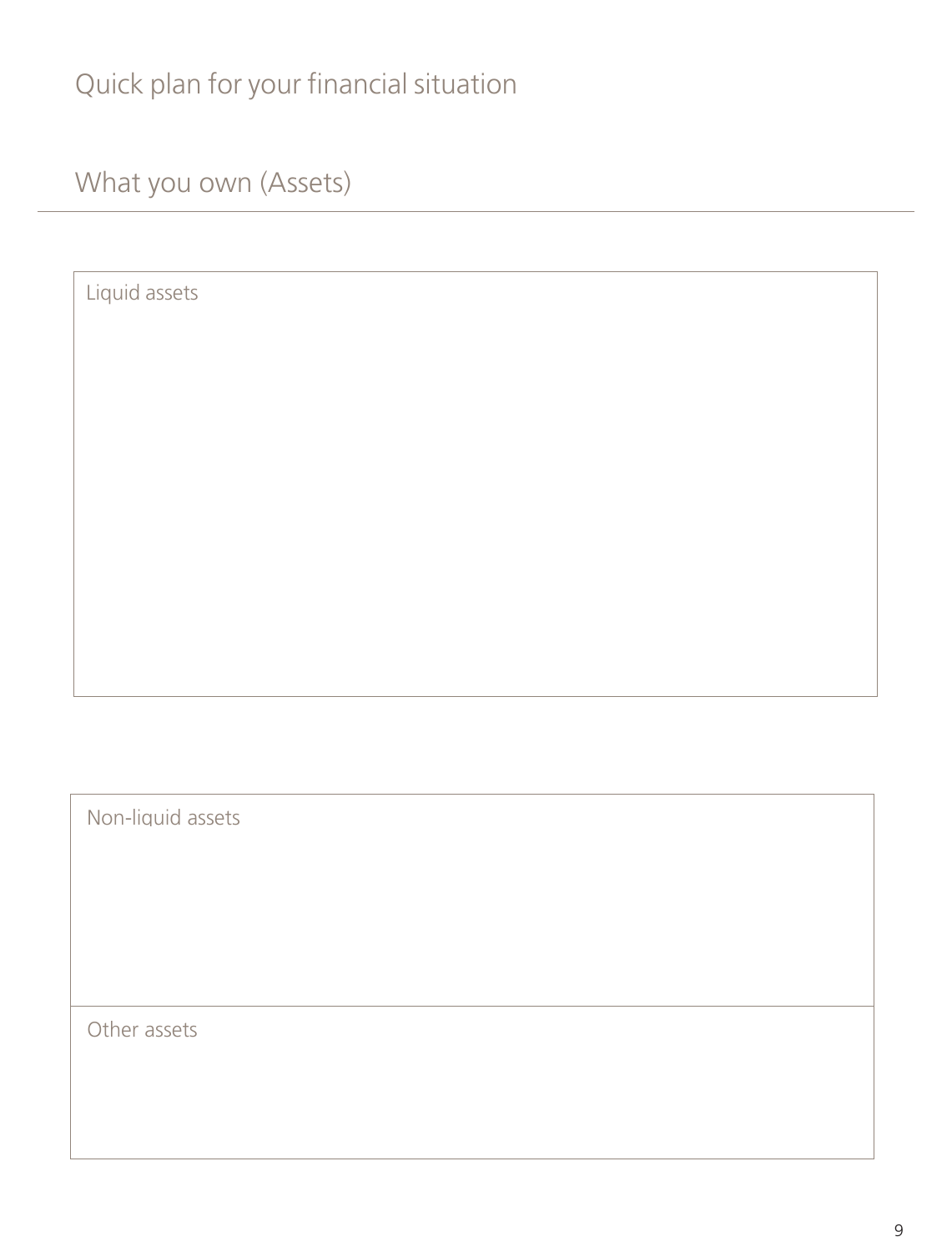What you owe (Liabilities)

Current and future liabilities

Free assets

Mortgage not to be amortized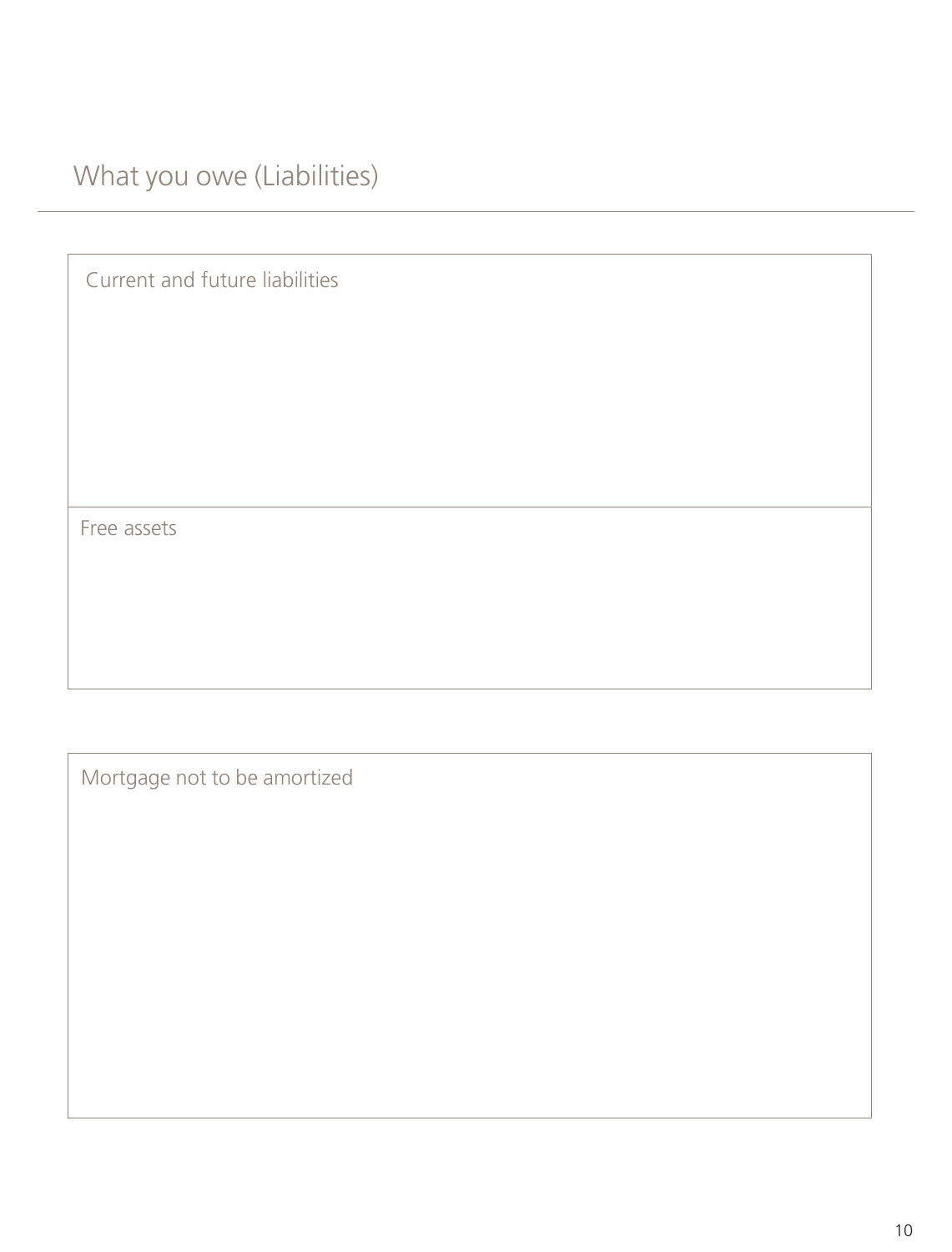# Preparing for the ups and downs Protecting your finances

Life can be unpredictable. And while nothing should stop you enjoying the journey, it's good to make sure you're ready for the occasional obstacle along the way. When it comes to your finances, that means thinking about – and preparing for – whatever's around the corner.

#### **The essentials**

- Your personal life just like your career will have ups and downs. These can disrupt your finances.
- Should something bad happen, it pays to have a plan to protect your finances.
- Think about how much these events might cost you, and how they could affect your earnings.
- It's a good idea to start an emergency fund. You can also have insurance to protect yourself from the unexpected.

#### **The highs and lows**

You're likely to experience highs and lows in your career and personal life. You can usually plan for the highs, like having a baby or buying a home. But the lows can take you by surprise, such as falling ill, a loved one dying, or a relationship failing.

As human beings, our instinct is to focus on how these events affect us emotionally. But to avoid more

heartache and uncertainty later, it's also important to address how they might affect us financially up front.

#### When illness or disability strikes

If you or a loved one are diagnosed with an illness or disability, it can affect the financial wellbeing of the whole family. There are the potential costs of medical treatment, equipment and care. But it's only when you realize how it can affect everyone's earnings and ability to save, that you appreciate the full harm to your finances.

#### When you or your partner dies

Losing a loved one can be devastating emotionally and financially. Especially if they were the main income provider and still working up until their death. Whatever their role and responsibilities in the home and family, the surviving partner will need to adapt. They'll still need to earn enough to live on, maintain the home, and pay for additional costs like childcare.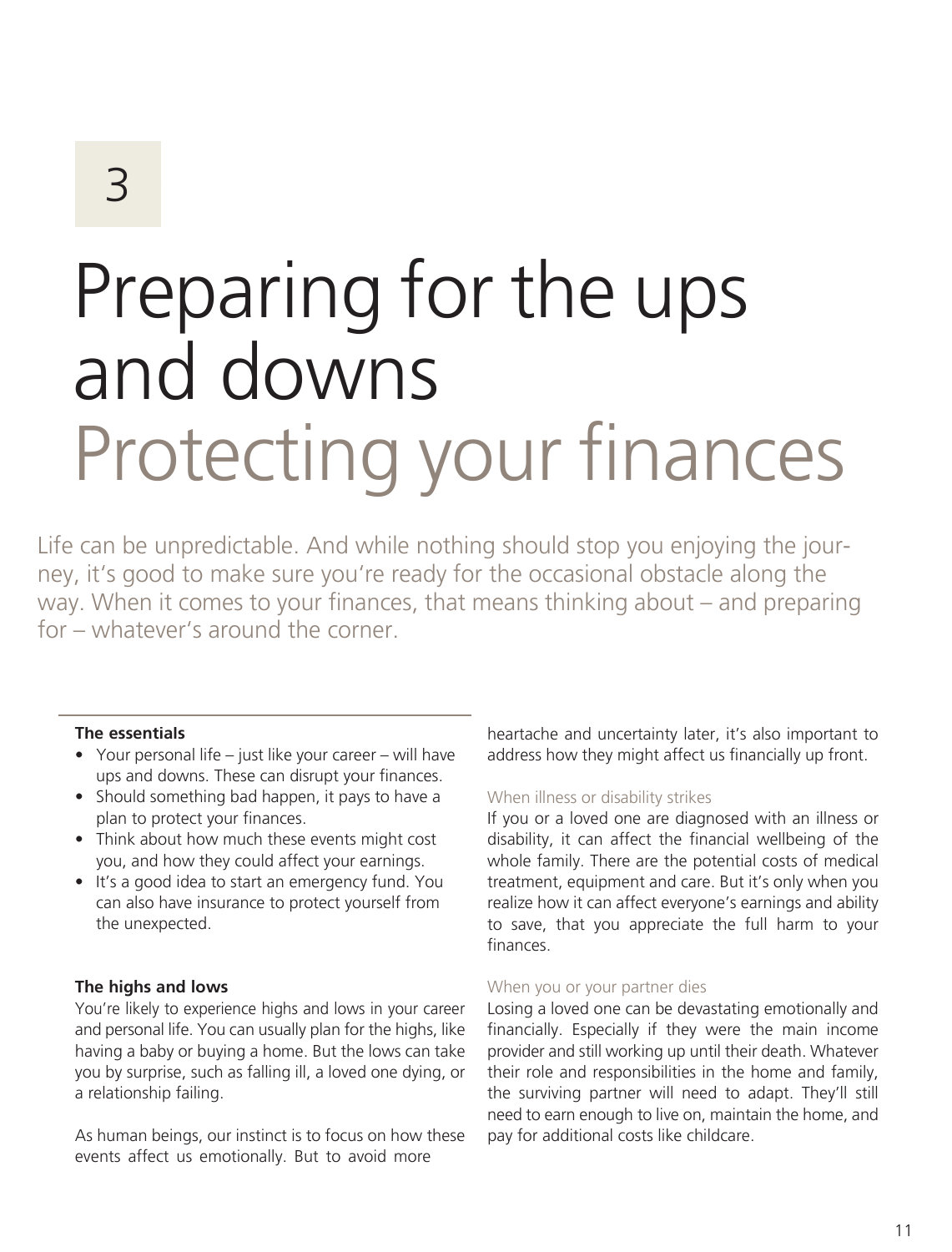#### Going your separate ways

When a relationship breaks down, both people – and their children, if they have them – might need to accept a lower standard of living than they're used to. Even when a couple separates later in life, dividing what was once a single nestegg can be difficult. And many expenses, such as housing and utilities costs, will increase with two separate residences to support.

All this can seriously affect your finances. It can reduce your household's income, and lead you to paying out for things you haven't planned for. And it can stop you saving, or even force you to dip into money you've set aside for achieving your goals.

#### **Changing goals and priorities**

It's not just the ups and downs that can affect your finances. So will your changing goals and priorities. Even the most independent and adventurous person can reach a point when they feel being financially secure for the long term is more important than living for today. And that's when they'll need to start saving for the future.

#### **Hoping for the best, planning for the worst**

It can be tricky thinking about and planning for all these possibilities. The truth is, most of us shut our eyes and hope for the best. But failing to plan for the worst (or your own shifting priorities) can mean struggling for money later.

So, it's wise to be practical and act early. It also means you can easily change your plans when you need to. The result? You'll protect yourself and your loved ones financially when life doesn't go quite to plan.

#### **Let's go!**

Things to do and discuss with my financial advisor:

#### **Build up an emergency fund.**

Would it make sense to put some money aside regularly for the unexpected?

………………………………………………………………………………………

………………………………………………………………………………………

………………………………………………………………………………………

#### **Make sure you're covered.**

How would your family cope financially if you weren't around? And what if you, orthe main breadwinner in your family, became ill and couldn't work? Insurance (like life and critical illness coverage) can help cushion the blow of losing an income.

……………………………………………………………………………………… ………………………………………………………………………………………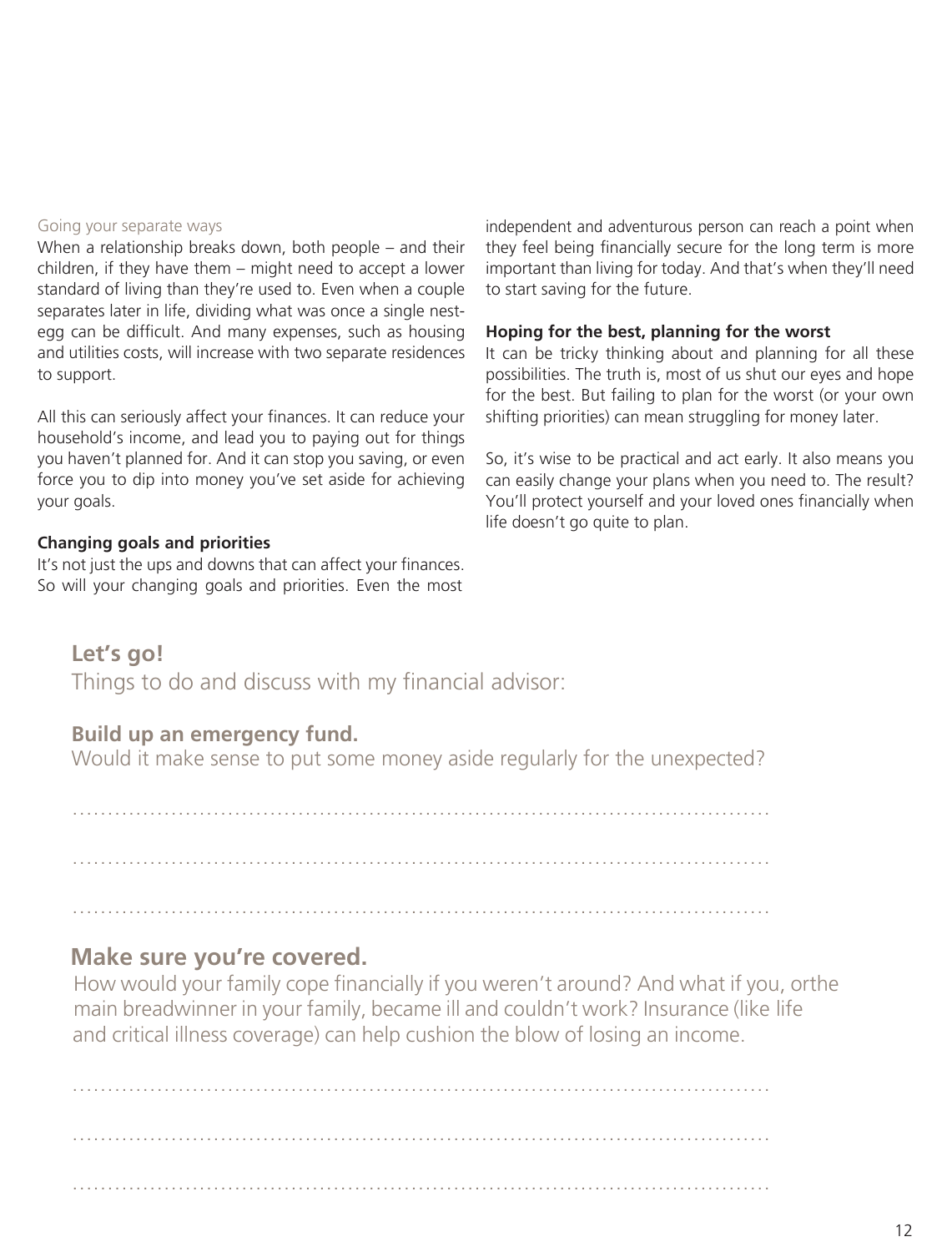### Choosing your path Understanding how big decisions can affect your finances

Maybe you think it's time to start a business or take a break from your career to pursue other goals. They're all big decisions. But how can they affect your finances now and in the future?

#### **The essentials**

- Every big decision you make will affect your finances in the long term.
- It's great being your own boss but you should still protect your finances, should things go wrong.
- Taking a break from your career might mean you'll need to think about investing, or working a little longer.

Every big thing you decide to do will affect your finances. Understanding how and why this happens will help you act wisely.

#### **Starting your own business**

More and more people are deciding to start a new venture. However, going self-employed and starting

your own business can put your finances at risk. So, if you're thinking about launching your own venture – or you've already done it – it pays to think about how you can protect your finances, even if your start-up should not be as successful as you might have hoped for.

The main things to consider are:

- **1.** Protecting your retirement plans
- **2.** Protecting your family's assets in case of legal or financial problems
- **3.** Consider not relying on selling your business to pay for your retirement
- **4.** Getting additional financing, e.g. a loan can be more difficult if you are self-employed

And even if your business is doing well, it can be hard getting a loan when you're self-employed. So you might find it tricky buying a home if you don't have another reliable source of income.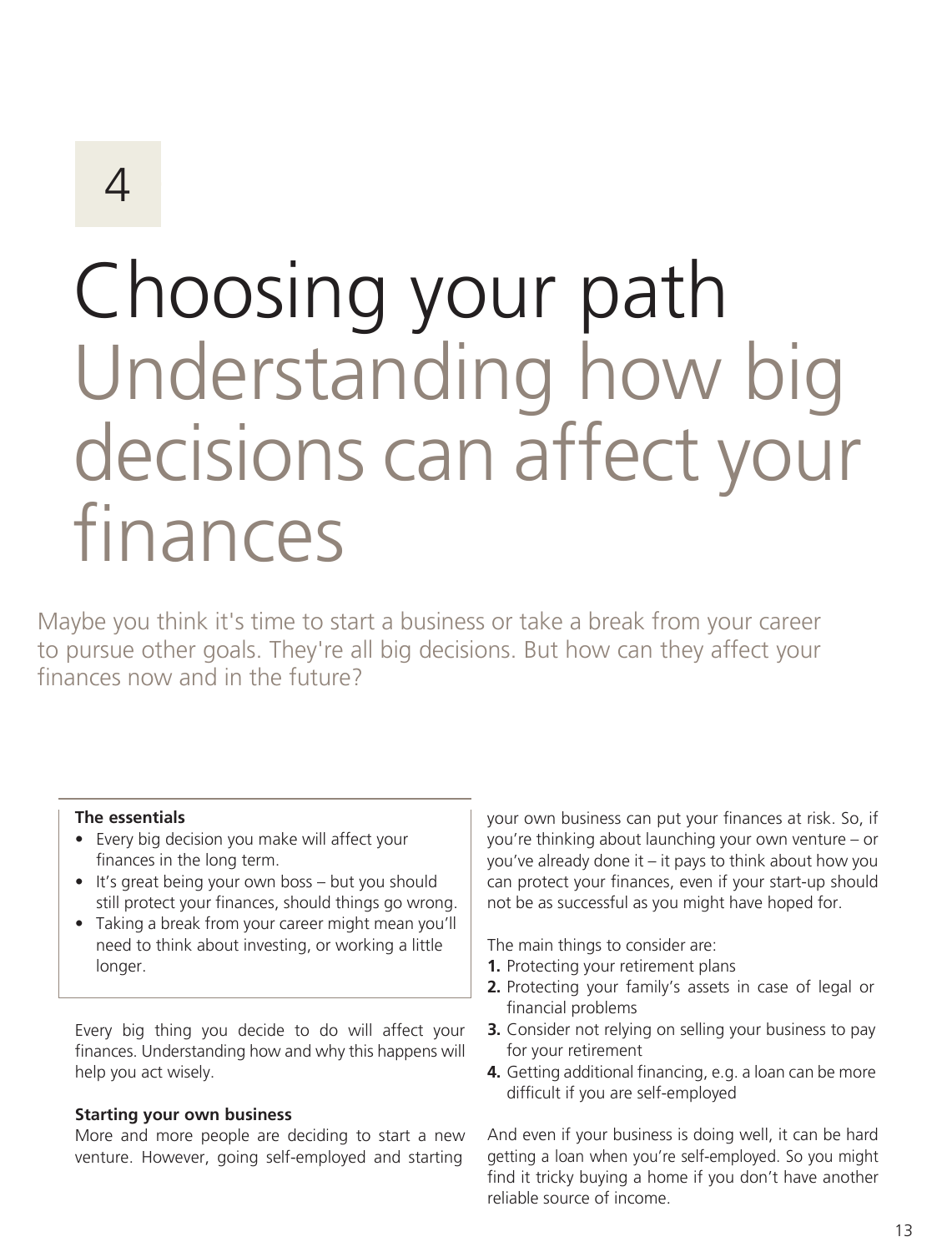#### **Taking a career break**

There are many reasons to take a career break. You may want to further your studies, spend more time with your family, or help your local community.

Career breaks can be incredibly rewarding. But they can eat into your savings, especially over the long term. You'll need to find money to pay for your living costs. And you probably won't be saving for when you retire while you're not working.

What's more, the longer you're away from work, the less opportunity you'll have to develop your skills. That might harm your future earnings.

So, is taking a career break right for you? Think about how important the time is to you, and how you might use it. Work out if you're on track to achieve your retirement goals. And if not, will you be willing and able to work longer than you planned? There may be other ways to overcome any harm to your finances, for example, by investing.

#### **Let's go!** Things to do and discuss with my financial advisor:

**I'd like to start my own business.** But how can I protect my finances, even if theworst happens and my business fails?

………………………………………………………………………………………

**If I ever take a break** from my career, how could I cover my living costs?

………………………………………………………………………………………

………………………………………………………………………………………

If I have children or take a career break, how might I **give my money the chance to grow**, so that I can still achieve my goals?

………………………………………………………………………………………

………………………………………………………………………………………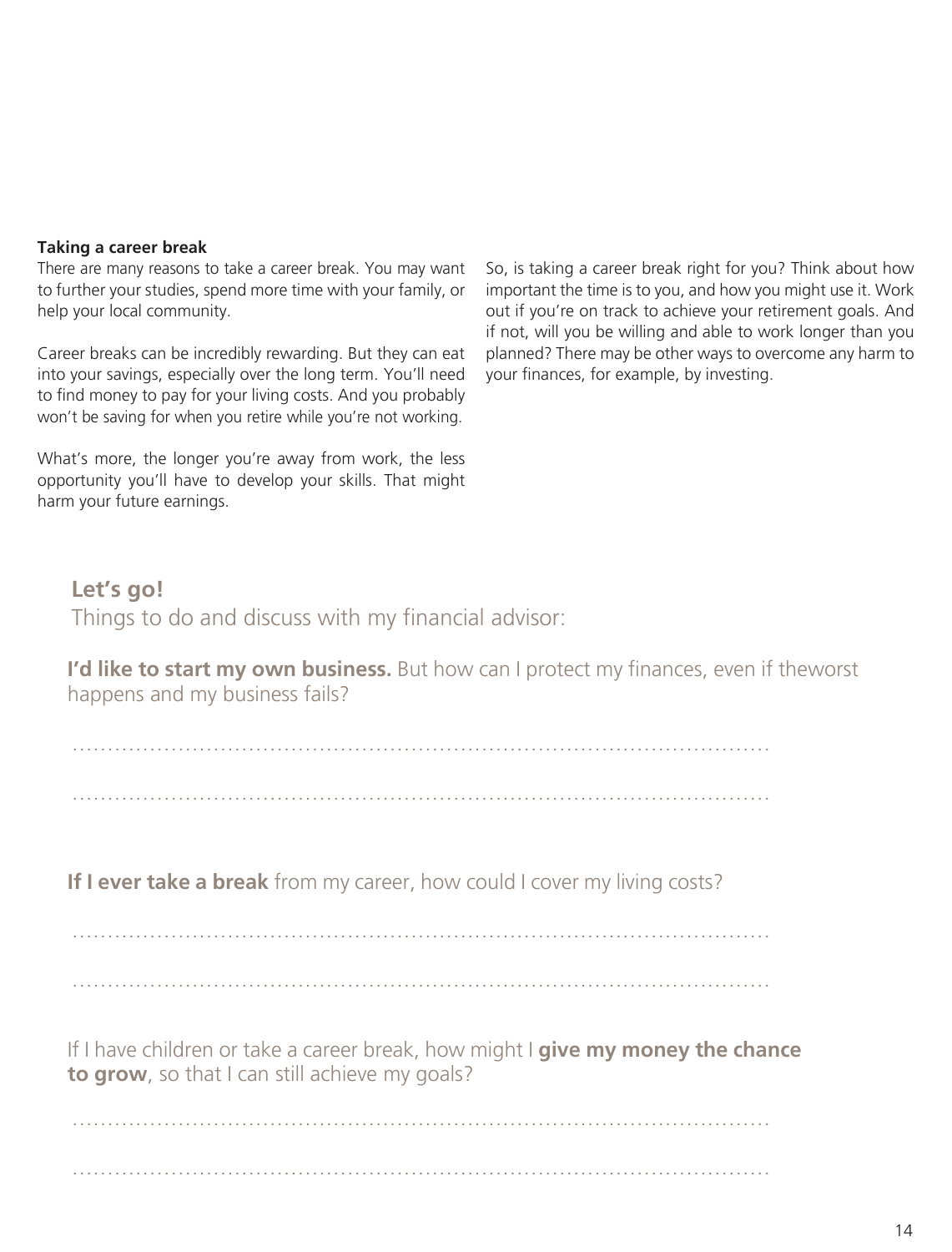### Taking in the landscape Developing a basic understanding for big economic factors

When planning your life, it's sometimes good to get a birds-eye view of things. Fancy traveling abroad in a couple of weeks? You might want to check the long-term weather forecast for that country. The same goes for managing your finances: what is the forecast of the global economy?

#### **The essentials**

- Major economic factors like inflation and interest rates can affect your finances significantly.
- A country's Gross Domestic Product (GDP) is a good sign of economic health.
- A little inflation is natural in a growing economy. But too much can devalue your savings and reduce what your money can buy (spending power).
- Most savings products advertise a "nominal" interest rate. For the "real" rate (which shows how your money's spending power will grow) you need to subtract inflation.

#### **Seeing the big picture**

Macroeconomics helps forecast how an economy will perform over the long term. "Macro" comes from the Greek word "makro", meaning "large". So macroeconomics deals with large-scale (think countries and regions) economic factors, like national growth and interest rates. How can macroeconomics help you make the most of your finances? Here's a quick example.

Say you want to invest in property. All the signs in the financial markets and your personal finances seem healthy. And it looks like you'll grow your assets. But maybe things don't look so bright in the national economy. Perhaps unemployment is rising and while optimism is propping up the real estate market, there's a risk the bubble might burst. Knowing this, you might decide to look elsewhere for opportunities. Or you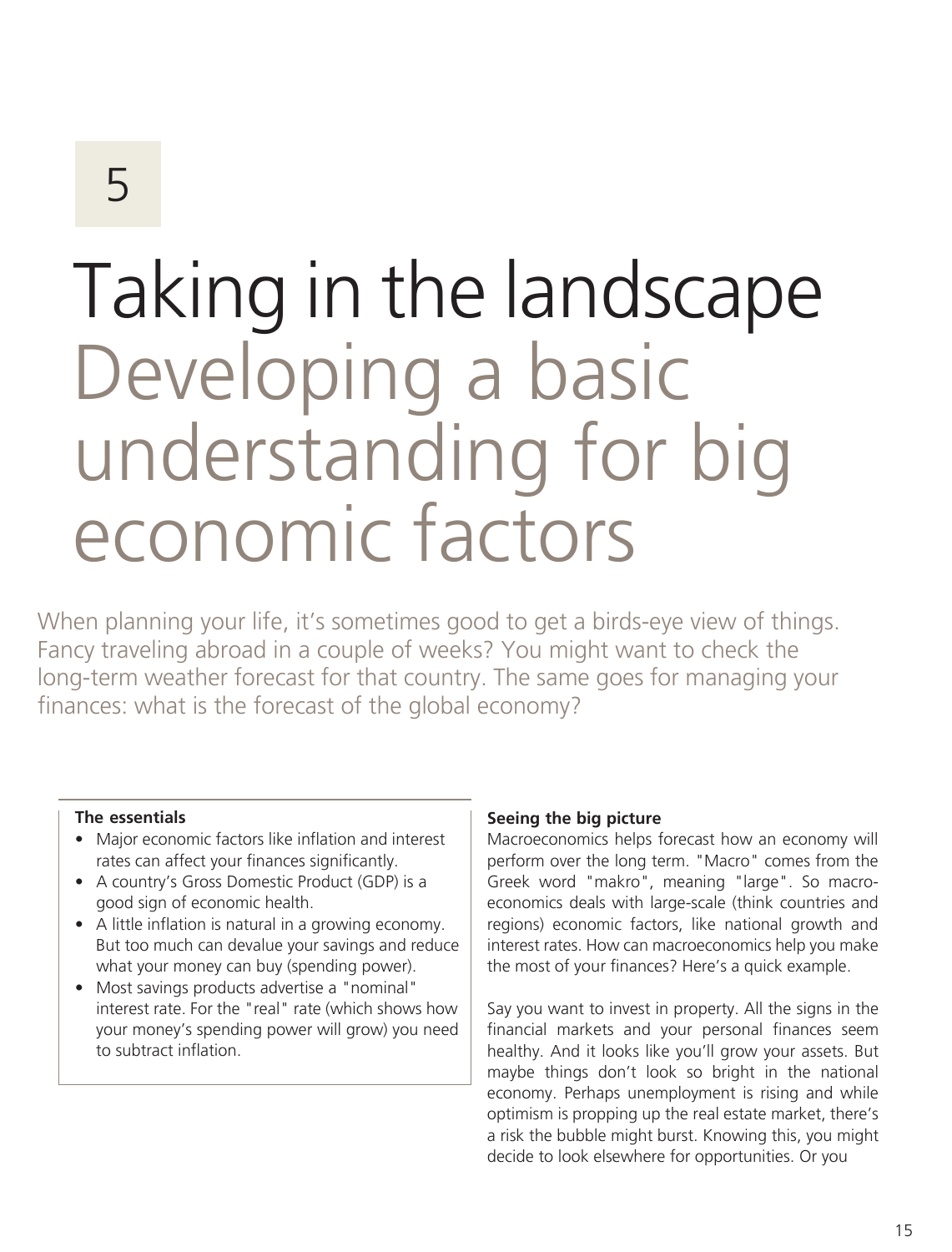might wait for the market to cool off so you're not over paying for your investment.

To stay ahead, you don't need to be a macroeconomics expert. But to make the right decisions about your finances, it helps to have a general idea of the economic concepts that could affect your money.

#### **Knowing what to look for**

So, what major economic factors should you understand? What can you learn from them?

#### Gross domestic product (GDP) and economic growth

GDP is the total value of all goods and services produced by all the people and companies in a country. Why does it matter? GDP provides a great way of measuring the health and progress of a country's economy which impacts financial markets. Governments usually calculate GDP every three months. They report quarterly and annual figures, and compare them to the previous period to determine the rate of change.

So, when people talk about economic growth, they're usually talking about a percentage increase in GDP over the previous year. And economies can contract when the change is negative.

It's natural to think growth is always a good thing. Experience shows that a healthy rate of economic growth is between 2% to 3% a year. A country is generally thought to be in recession if its GDP contracts for two consecutive quarters. But if it grows too fast, the price of goods and services can spiral (see "inflation" below), canceling out any increase in spending power.

#### Inflation

Inflation is the average rate prices are rising. It's generally expressed as a percentage and determined by a "consumer price index" (CPI). This index is based on the cost of a typical "basket" of goods and services, which is checked each month. Comparing these figures over time reveals how quickly average prices are rising.

A little inflation is usually seen as a good thing, as it's a sign of healthy economic growth. But when the economy is

growing very quickly, inflation can get out of control. That's bad news for savers, as it devalues their money faster over time, reducing its spending power.

#### Interest rates

Interest is the price you pay for using someone else's money or assets (for example, loans, mortgages, or even vehicles and buildings) and it is the return you earn for lending your money to other people (e.g. buying bonds). It's usually expressed as a percentage. If the person or business lending to you trusts you to pay it back on time and without trouble, they consider you "low risk" – and usually charge you a low interest rate. If they consider you "high risk", you'll be charged a higher rate. For savings, interest is what you earn on your money – because the company you're saving with can lend it to other people looking to borrow.

It's important to remember that the interest rate advertised on savings accounts is almost always a "nominal" rate. This means the rate doesn't necessarily reflect how much your money's value will grow, because it doesn't account for inflation.

To work out the 'real' interest rate, subtract the rate of inflation from the nominal interest rate. If the result is positive, your money's spending power will still grow over time. If it's negative, its spending power will diminish.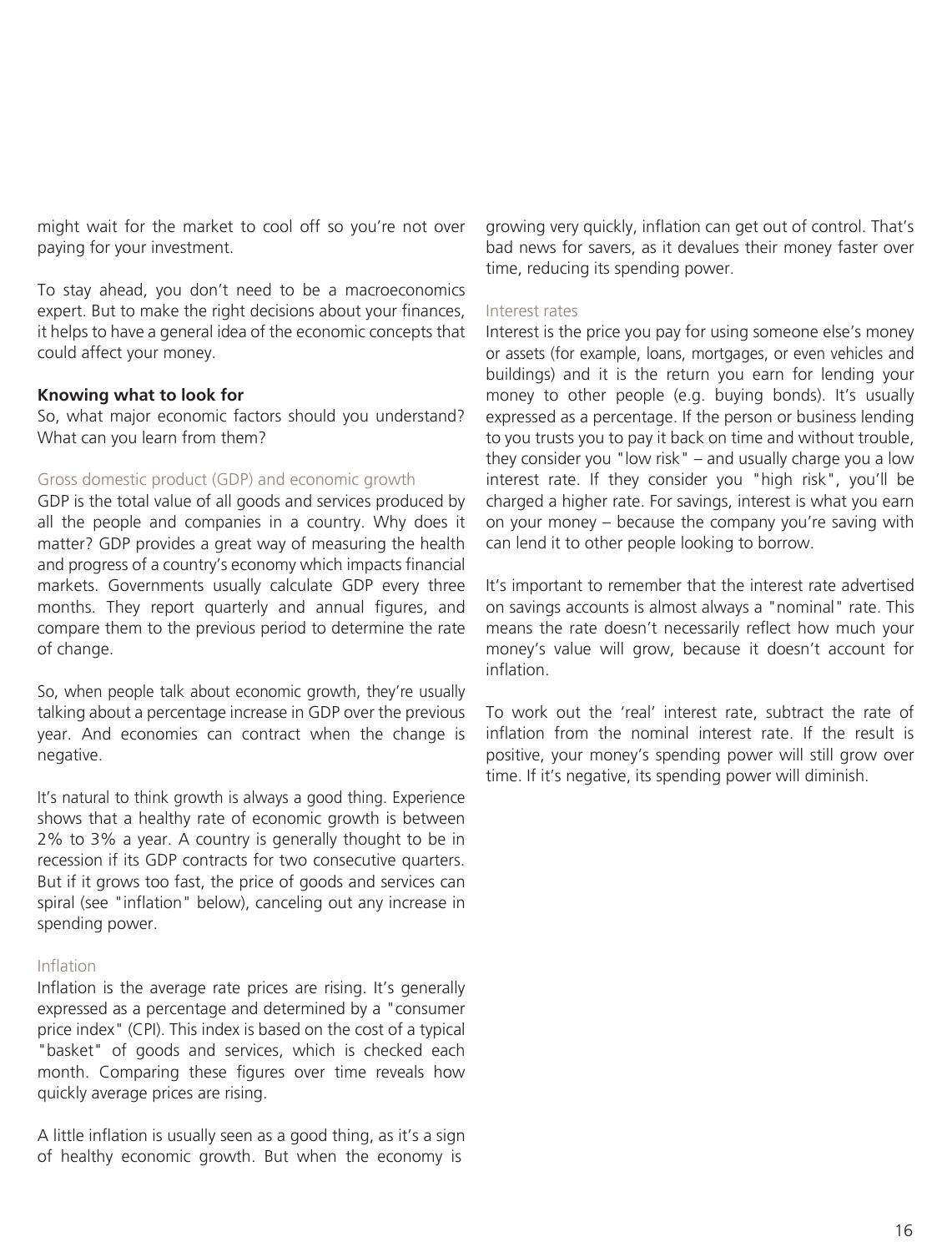### Reading the terrain Understanding how the economy affects your finances

The price of household bills and shopping. The cost of mortgages and loans. The return you get on your savings and investments. All this can affect how you manage your money. But there are other important economic factors you should be aware of.

#### **The essentials**

- Keeping track of the business cycle can help you make better decisions about your money.
- The policies of governments and national banks can affect your finances significantly.
- "Fiscal policy" is how governments adjust their spending and taxes to achieve their big economic goals.
- "Monetary policy" is how national banks influence the supply of money and interest rates to ensure the economy stays healthy.

#### **What is the "business cycle"**

In a relatively stable economy, you might think that the Gross Domestic Product (GDP) would rise steadily. (GDP is the total value of all goods and services produced by

all the people and companies in a country). The reality is, in any economy, GDP rises and falls naturally over time. It's called the "business cycle". Here are its phases.

#### Expansion

In the "expansion" phase, real GDP increases relatively quickly, and a country can see its employment and profits increase. However, wages and prices can start rising as the unemployment rate falls and a country uses more of its productive capacity. And labor becomes more expensive as employees demand higher wages. This also leads to higher prices.

#### Boom

During the "boom" phase, GDP growth reaches its maximum. Unemployment falls to its lowest point, consumer spending and business investment are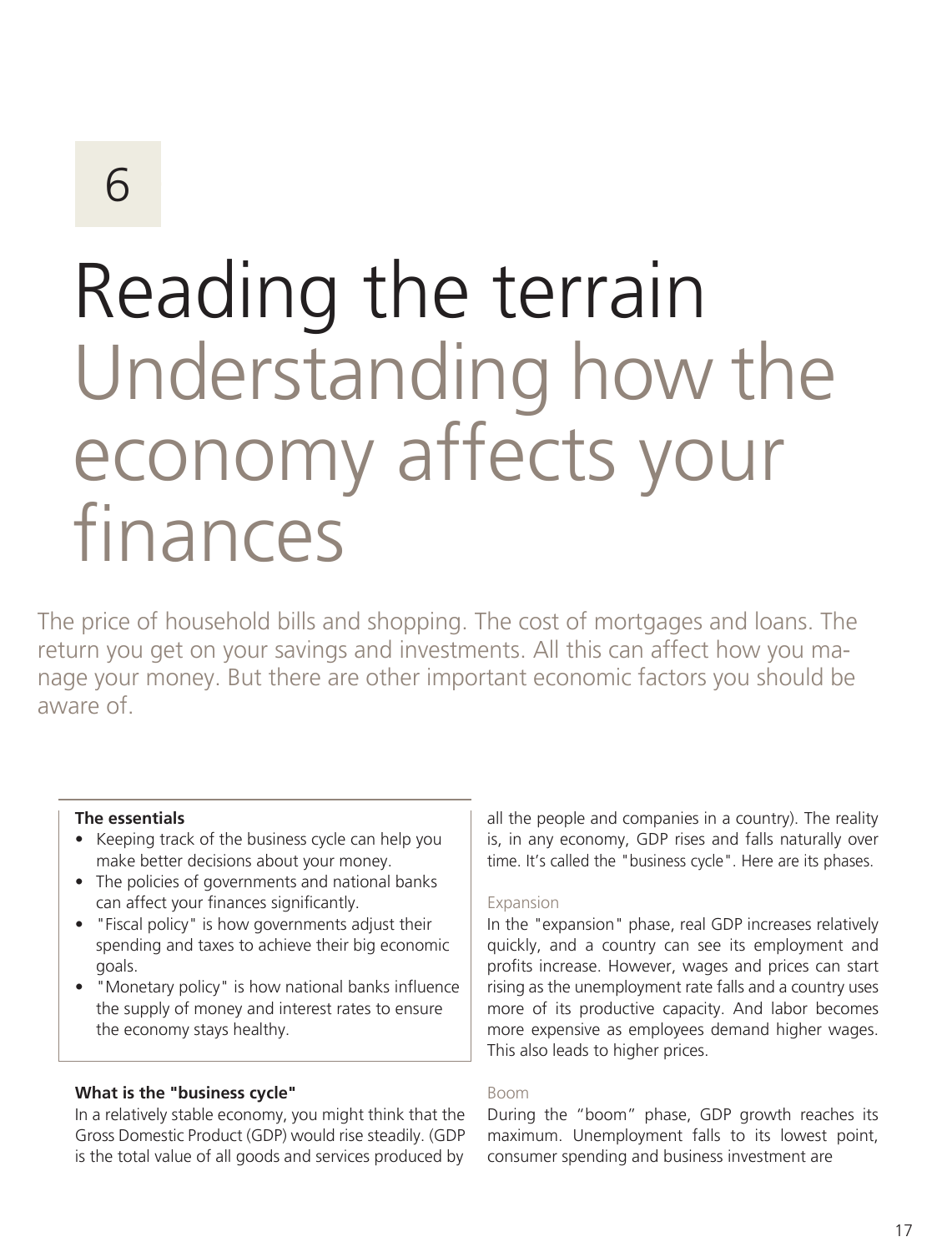peaking. Inflation may become a problem, due to increased prices (e.g. higher wage costs). That's why many central banks aim for a 2% inflation rate. At this highest point in the business cycle, economies can start contracting.

#### Downturn

After a boom economic activity might cool down. GDP growth will slow and eventually turn negative. If the period of negative growth last for two or more quarters it is called a recession. In a recession company profits decline, unemployment starts to rise quickly, business investment and consumer spending slows down. The inflation rate usually declines. If things get really bad, a recession can turn into a depression. This happens when real GDP declines more than 10%, or when a recession lasts more than three years (like the 'Great Depression' in the 1930s).

#### Trough

The bottom of the cycle is called trough. At this point the unemployment rate peaks and business sentiment is at its low. This phase marks the transition from downturn to recovery. The economy picks up speed again and the cycle starts again.



#### **What this can mean for your money**

Market forces largely push the business cycle along. But governments and national banks can do some things to try and stabilize the economy. Their actions can affect your finances so it's good to understand a bit more about them.

#### Fiscal policy

Fiscal policy is essentially how governments adjust their tax rates and spending to achieve their big economic goals (macroeconomic goals). The policies often aim to kick-start a slow-moving economy, or put on the brakes if GDP is growing too fast.

For example, if an economy is in recession, the government might choose to lower taxes. This is called an "expansionary fiscal policy". It aims to grow the economy by encouraging people to spend more. This increases demand, which leads to companies hiring more people. As demand for labor increases, wages rise – giving people more money to spend and invest.

On the other side, if an economy is growing out of control, the government might increase taxes. This is called a "restrictive fiscal policy". It's based on the idea that if people are paying higher taxes, they'll have less money to spend or invest. This can help reduce competition in the labor market, and slow growth until the economy is at a healthier level.

#### Monetary policy

Monetary policy is how national banks keep the economy strong by controlling the supply of money and influencing interest rates. To ensure growth and prosperity, it's important to keep prices stable. This is known as "price stability" and is measured as the rate of inflation. Most industrialized countries' monetary policies aim to stabilize prices in the medium to long term.

around 2% a year. If inflation is forecast to rise above this, the central bank might choose to slow down the economy by raising interest rates. This is called "restrictive monetary policy" as it reduces the supply of money by making mortgages and credit cards more expensive. While this can help cool things down, central banks must make sure inflation doesn't fall too low or even tip into deflation.

If a central bank forecasts deflation (which often happens when an economy is in the contraction phase of the business cycle), it might lower interest rates. This is called an "expansionary monetary policy". It can stimulate the economy in the short term by boosting demand for goods and services, encouraging investment and making exports more competitive. But there's a risk it will lower the value of the currency (depreciation) – and increase inflation in the longer term.

To balance out and take advantage of all these factors, diversification for your portfolio might be very beneficial.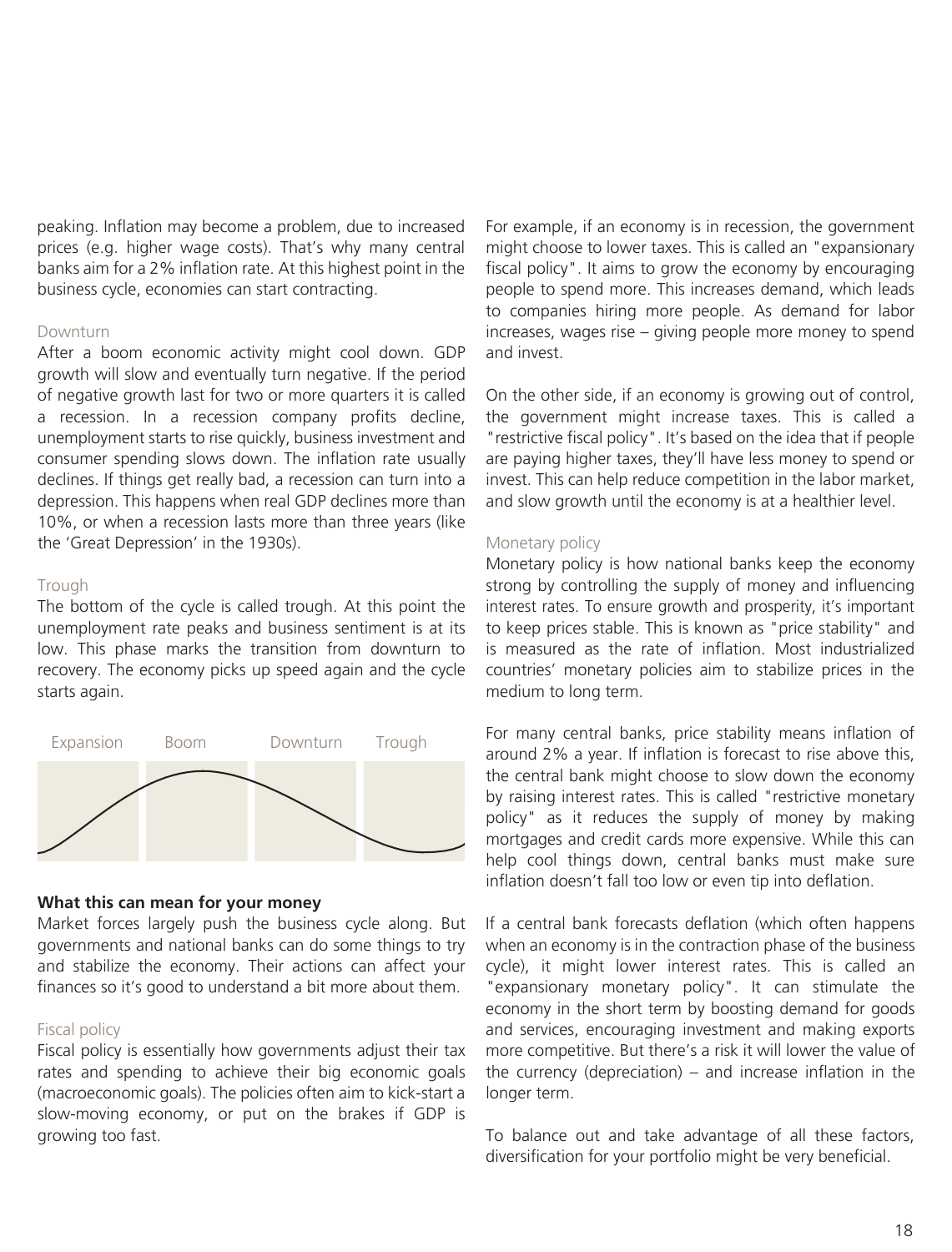# Plotting a course Planning to grow your money with investments

How your money is allocated to different investments defines the success of your investment strategy. What is explained here in simple terms in reality is a science in itself and many expert providers spend a lot of skill and knowledge in determining the different allocations. To define a proper strategic and tactical asset allocation you might benefit from working with an expert.

#### **The essentials**

- Risk, return (how much your money might grow) and liquidity (how easily you can get your hands on your money) are three characteristics of any investment.
- Your investment portfolio should always reflect your feelings about investing and your long-term goals.
- Spreading your investments in your portfolio (diversifying) can make it more stable and less risky.
- You should understand how much it costs to buy, hold and keep different investments – and only choose those you really understand.

#### **Finding out your feelings about investing**

To invest wisely, it's important you figure out how you feel about investing. Generally, three things define an investment: risk, return (how much your money might grow) and liquidity (how easily you can get your hands on your money).

#### How soon might you need to get your hands on your money?

Are you happy for your money to be tied up in an investment, where you can't access it straightaway? Will you have enough money to cover you in an emergency? Like most things in life, you don't get something for nothing. So if you want your money to grow a lot (high returns) when investing, you'll probably need to accept there will be more risk of losing it. And if you want less risk, you may have to accept lower returns.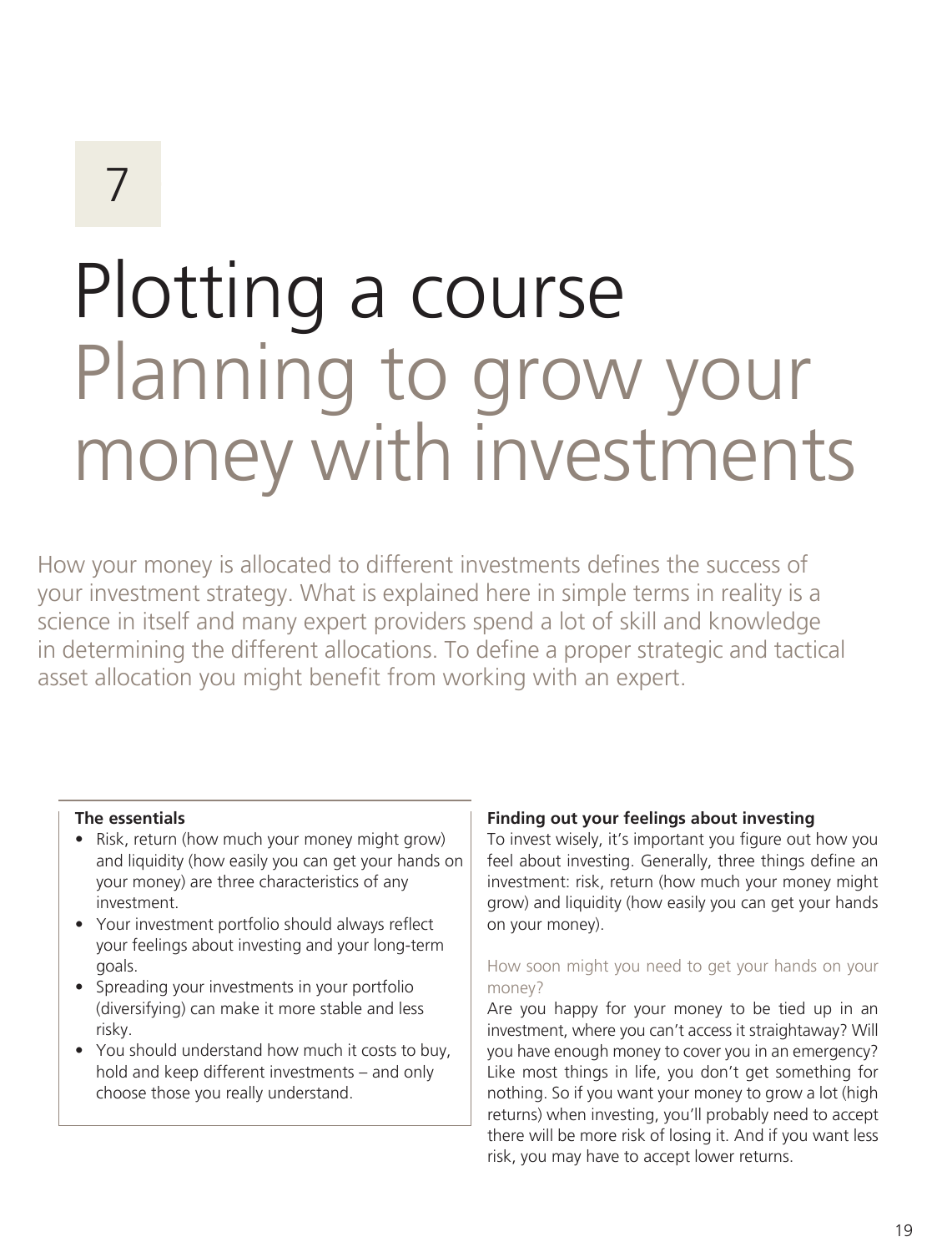#### **Building your investment portfolio**

Think about what you want to achieve with your portfolio. For example, do you want to fund a comfortable retirement? Pay for your children's education? Buy a house? Or have extra money to grow your business?

#### Structuring your portfolio for the long-term

Once you know your goals, the next step is to allocate your money into groups of investments that are similar to each other and behave in similar ways (asset classes).

The most common asset classes are:

- Equities: Investments in shares of a company also known as stocks or shares.
- Bonds: Investments that pay you a regular income.
- Real estate: Investments in property and vacant land.
- Commodities: Investments in basic goods and raw materials, such as precious metals, oil, natural gas, agricultural or mining products.
- Alternative investments: Investments such as hedge funds – that are outside the traditional asset classes. To perform well, they usually need investment specialists to manage them carefully.

So you need to decide how you'll split your money between asset classes. For example, 20% in one, 40% in another, 30% in another and 10% in another.

Next, to make your portfolio more stable and less risky, you may need to diversify your investments so they're not too similar. You can do this by defining the countries, industries or topics you want to invest in within each asset class.

The industry term for this well-diversified asset class mix is "strategic asset allocation".

#### Reacting to market changes

Staying flexible and adapting your portfolio regularly helps protect your investments – keeping it on track when economies and markets change. At times you might adjust slightly the asset allocation to take advantages of certain situations or adjust back to long-term structure. The industry calls these short-term changes to your portfolio "tactical asset allocation"

The strategic asset allocation is usually responsible for approximately 80% of the outcome of your portfolio, the tactical asset allocation for 20%.

What is explained here in simple terms in reality is a science in itself and many expert providers use a lot of skill and knowledge to determine the different allo-cations. To define a proper strategic and tactical asset allocation you might benefit from working with an expert.

#### Deciding on investments

So, you've decided on the long-term shape of your portfolio. And to keep it on track, you know you can adapt it occasionally to changes in the markets. Your next step is to choose your portfolio's investments. To help you decide, here are some questions you can ask about each investment:

- How might the worst possible loss in the investment affect my financial situation?
- How much will it cost me to buy, sell and hold my investment?
- How easy is it to buy or sell the investment?

Here's the main thing. Before choosing an investment, you need to feel comfortable with it. Don't sign anything if you don't understand the investment or big parts of it, like the risks and how much it costs.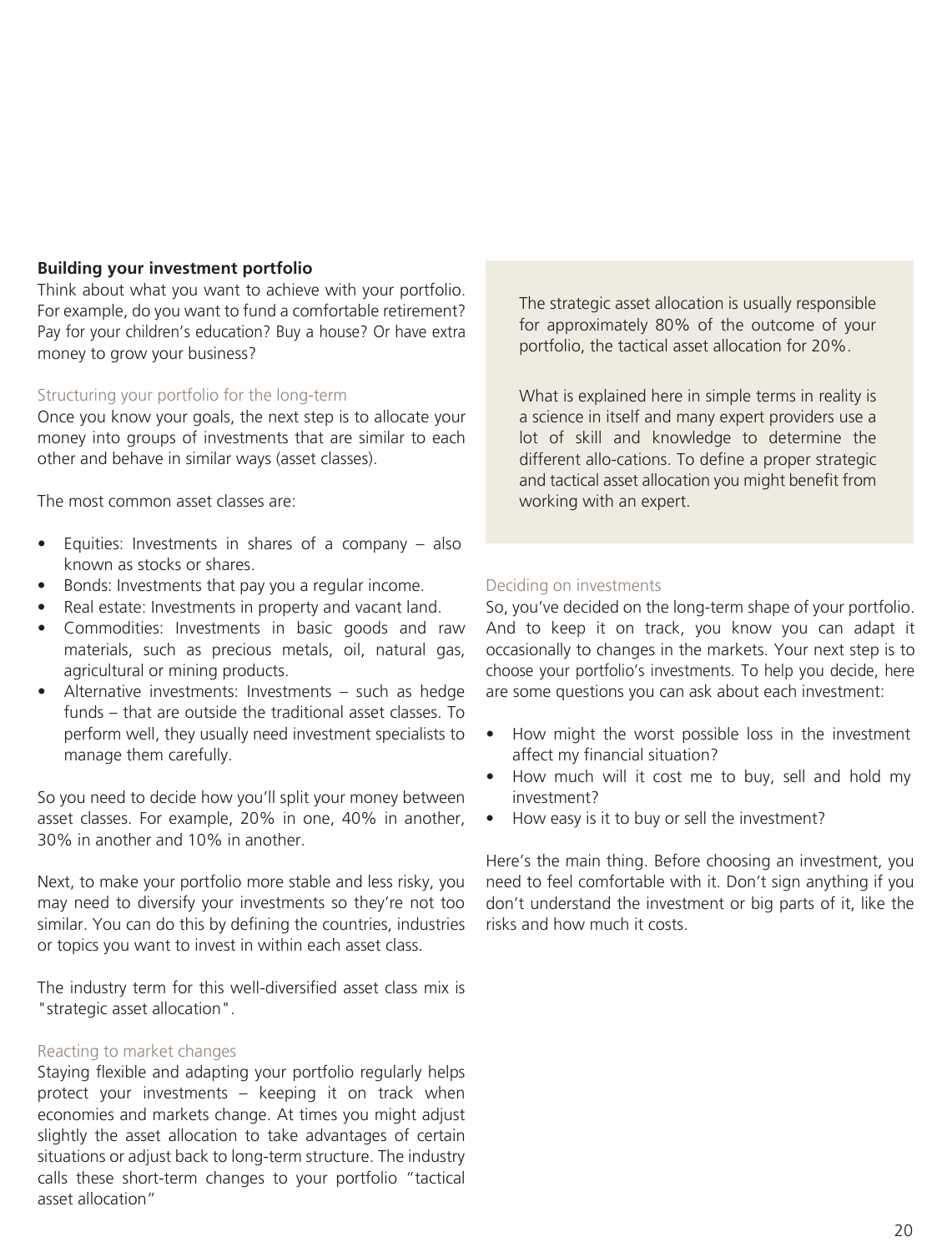# Finding your balance Reducing your debt and saving some money

Debt can be tricky. It's easy to take on, and hard to pay off. The longer you take to clear it, the more it costs. On top of all of this, it's important to save too. But how? Here are some tips.

#### **The essentials**

- Your priority should be to pay the minimum on all your debts.
- High-interest debts are the first you should pay off.
- Building up savings can help you avoid borrowing money if things go wrong.
- The interest you might earn on investments can be greater than the interest you pay on things like mortgages and student loans.
- Sometimes, bringing debts together in one place (consolidating) can make them cheaper and easier to manage.

The sums usually suggest you should pay off debt before saving. That's because the interest you pay on debt is generally higher than the interest you'll earn saving. But it's not always quite that simple.

#### **Good debt, bad debt?**

Debt generally comes in two camps: good and bad. Good debt gives you assets that can become more valuable over time, like a house or business. It will generally make you wealthier, because the amount you can earn from the asset will usually be higher than the interest you pay on the debt.

Bad debt? Think credit cards or car loans. They enable you to purchase items that become less valuable over time. In other words, the amount you can earn selling the items will be less than the original cost, plus interest, that you pay on the debt.

So, you should generally pay off bad debts first. It's good for your finances. That's because the interest rates on bad debts are usually higher than the returns you might get investing on the stock market – and definitely higher than the interest you could earn on normal savings accounts.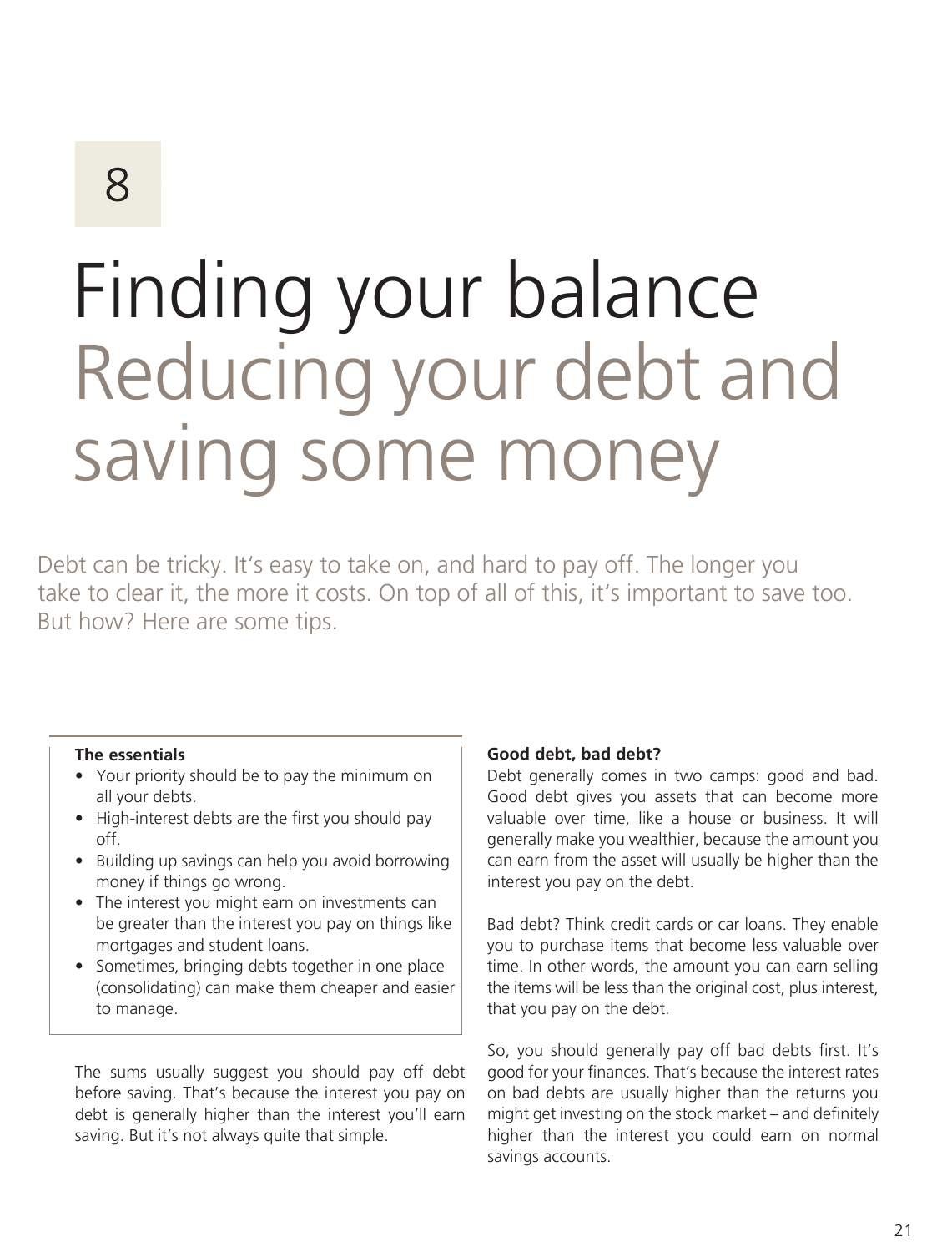#### **When it pays to save**

It can sometimes make sense to save while you're paying off debt. Here are a few situations:

#### Get a safety net

Building up savings (an emergency fund) that help you cope with unexpected events in life can be more important than paying off debt. It's generally good to have savings that cover between three to six months' income. And it helps you avoid borrowing money if things go wrong.

#### Have cash on the side

It's good to get your hands on cash when you need it. For example, if you're paying a mortgage, you might want to put some money aside. Because once you pay money into a mortgage, you can only get that cash back by selling or remortgaging your home. That can take time and be expensive. Putting cash aside can mean you don't need to take out more loans.

You might consider this when the amount you could make investing over time is higher than the interest on your debt. That's often the case with mortgages and student loans. But remember that interest rates which aren't fixed can change rapidly. If they rise, so will the cost of your debt – and the minimum you need to pay to clear it. So before investing, think about how interest rates could change.

#### Look for support from government or employers

Depending on where you live, you might find government or employer schemes that match your savings up to a certain level, or give you tax credits for retirement savings. Saving can be really attractive with these schemes.

#### Leverage

Some instruments can have an inherent leverage component, which means that investors can have a much higher exposure to an asset than the nominal amount invested.

#### Put your money to work

Sometimes, it can make sense to invest your spare money.

#### **Let's go!**

Here are some things to think about.

- **Which debt has the highest interest rate?** You'll generally want to repay the debt with the highest interest rate first.
- **Do you need to pay a minimum amount each month on your debts?** You should always pay the minimum amount on your debts.
- **Is the interest on any of your debt tax-deductible?** Your debt is effectively cheaper if the interest is tax-deductible. Depending on where you live, this may be the case for a mortgage or student loan. Assuming the interest rates are the same on your debts, you should first repay debts that aren't tax-deductible.
- **Can you combine your debts into one (consolidate them)?** You could reduce your debts and make them easier to repay by bringing them together. It's often the case that this will reduce the total interest you pay.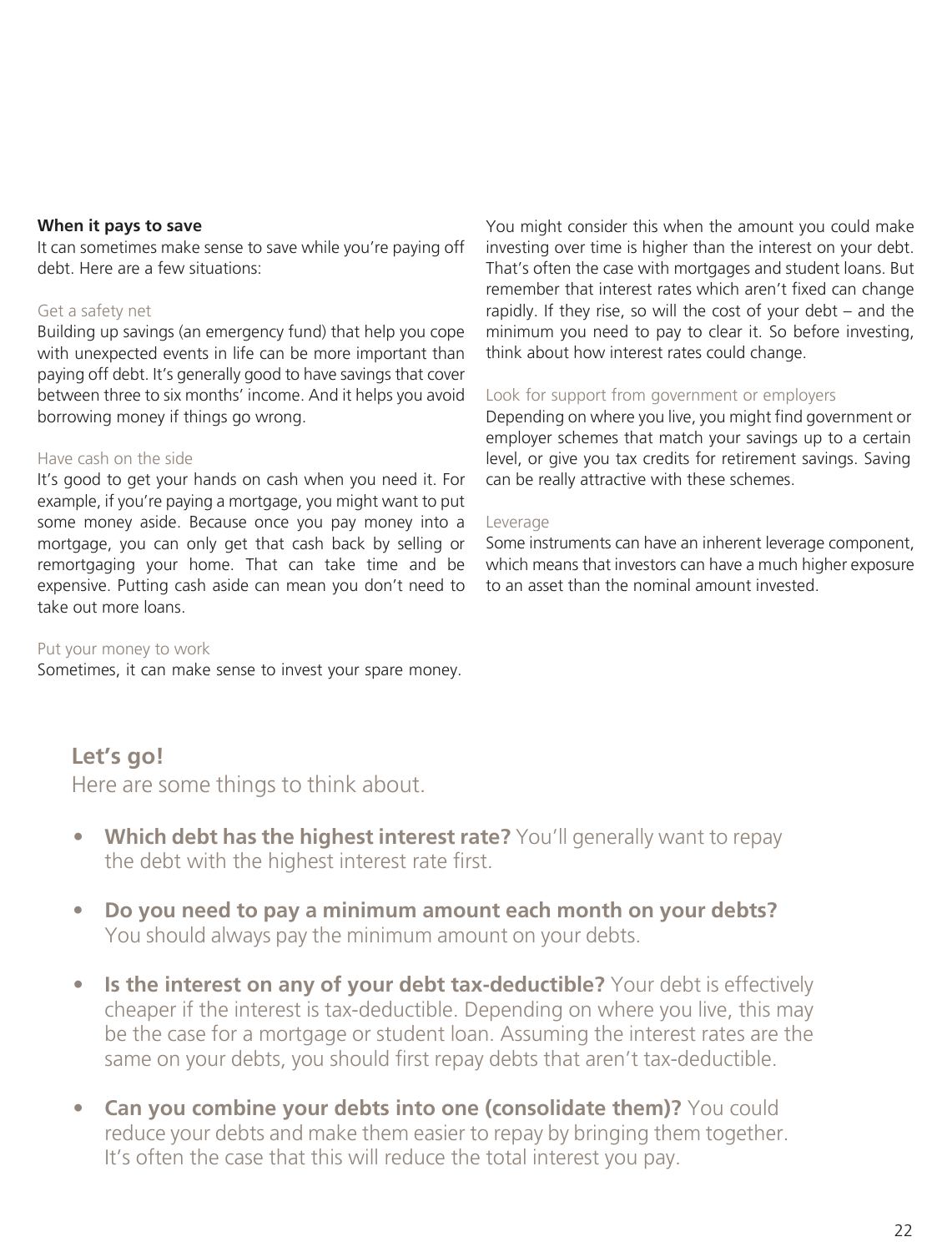# Being sure-footed Getting support from financial experts

It's great knowing people are looking out for you. Especially when it comes to your finances. Having a good partner can save you time, give you peace of mind, and help you build the wealth you need to achieve your goals.

#### **The essentials**

- Some financial firms specialize in certain areas, while others (often bigger firms) offer a broad range of services.
- Good advisors will have the right qualifications and credentials – check them before you meet.
- Financial companies with strong brands generally invest more to protect your data and privacy.
- When comparing the costs of different institutions, ask if there are any additional or hidden charges.

#### **Knowing your advisor**

What makes a good financial advisor? A lot comes down to their qualifications, experience, and expertise in different areas. An insurance specialist won't be able to advise you on investments. And an investment bank can't help you manage your money. So, who does what? Here's a quick overview to help you work out who to contact first.

#### Retail banks

They're usually just called 'banks' in everyday conversation. And they offer basic advice and services for your daily banking needs, like current and savings accounts, deposits, mortgages, and credit cards. So you can manage your money without visiting a branch, most offer online banking. But most also have branches that you can visit to meet advisors or perform transactions.

#### Independent financial advisors

These are qualified financial advisors who advise people and companies without receiving commission for products they recommend. This means you can feel sure they're not biased by financial incentives when they advise you. Many charge a fixed fee or by the hour. And in many countries, independent financial advisors have their own associations, credentials and memberships.

#### Wealth managers

Banks with wealth managers are often known as private banks. They specialise in advising wealthy people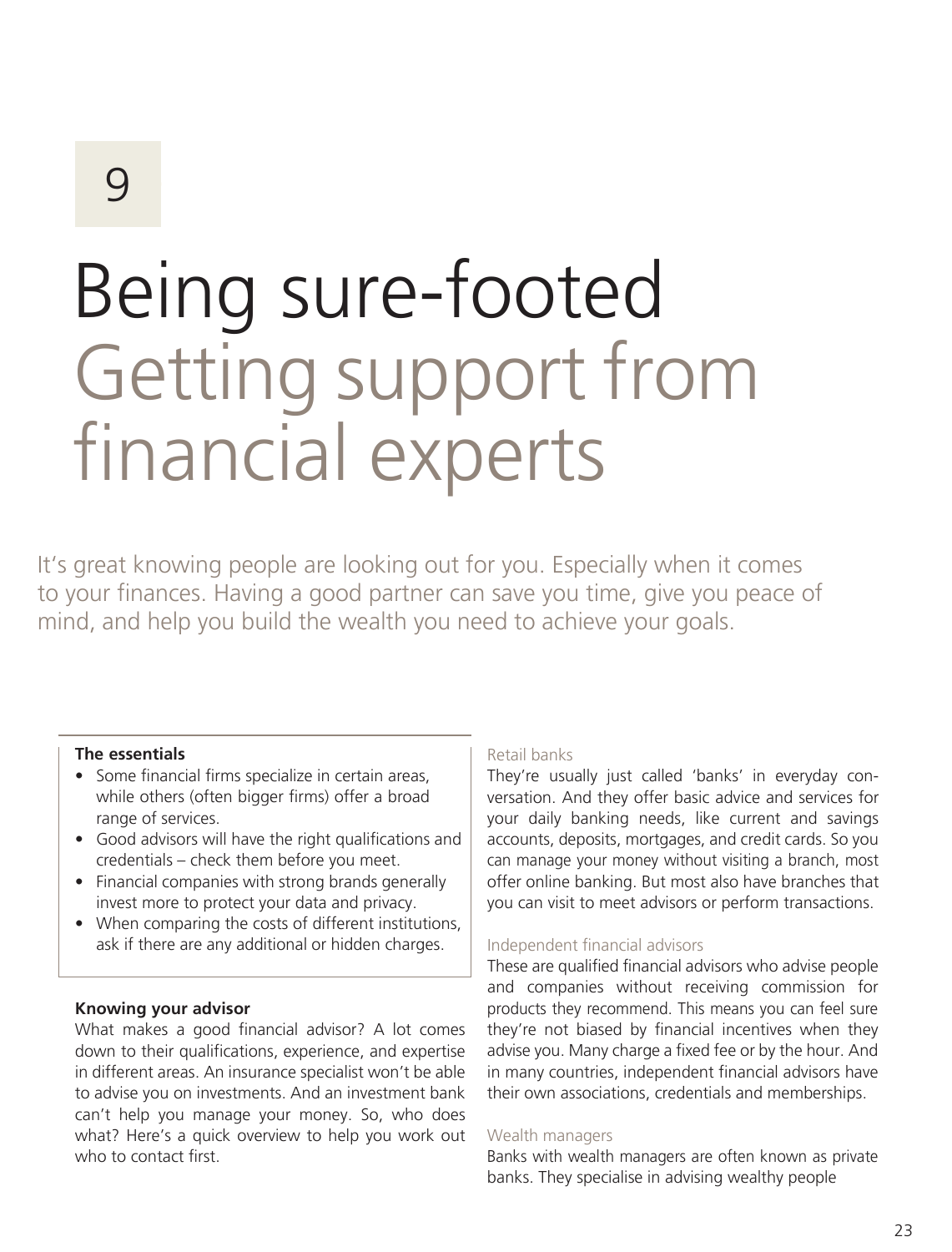(including those with complex finances) on their money and investments. To help people with every area of their life and finances, they often tackle lots of topics – such as investments, passing on wealth to the next generation, retirement, and charitable work.

#### Corporate banks

Corporate banks serve businesses which often have complex needs, such as managing large lines of credit, and complex import and export transactions. To make sure transactions run smoothly, businesses also often work closely with investment banks.

#### Investment banks

Investment banks serve businesses, institutions, hedge funds, governments and, in some cases, individuals. They offer advice and research on financial markets, and support on complex transactions like mergers and acquisitions (M&A), initial public offerings (IPO), hedging, and debt financing.

#### Online banks

These generally give you the services of retail banks – but only online. So they can often charge lower fees than larger banks that employ advisors and run branches. However, it can mean they're less able – or unable – to support or advise you. With more and more online banks launching, fraudsters can pose as advisors or even create fancy websites to trick

you into trusting them. So, do your research before putting your money into any kind of online bank or company.

#### **Things to look for when choosing a financial advisor**

Before you approach any financial institution or advisor, find out if they're licensed in your country. Or you may not be protected by regulations if something goes wrong. Check the financial strength, history and reputation of the bank or institution. And find out if their claims are credible by checking trustworthy sources like association and government websites.

#### Qualifications and credentials

Every country has different rules on the qualifications and credentials people need to work as a financial advisor.

To understand the rules in your country, check government or association websites. These sites usually have lists of accredited advisors that may help you find the right person to work with. To see how advisors work in your location, useful documents to ask for are FAQs (frequently asked questions) and codes of conduct.

Good advisors will list their qualifications and credentials on their website, in a brochure, or on a business card. You can also check the quality of an advisor's company by looking at the grades rating agencies have given them.

#### **One bank or more?**

Your accounts might be with just one bank. And that • **Spreading your money:** Some schemes protect keeps things simple, because there's only one place to people's deposits and savings up to a certain limit, go when you need to do or check anything. But there in case the bank goes out of business. If your savings are times it might pay to put your money in more than total more than the limit, to protect all your money, one place… it could be worth spreading it between different

- **Thinking twice:** If your savings are with another bank, you might think twice about dipping into them **• Specialization in service:** you might need spe- – especially if it takes a while to access the money. cialists for certain types of services.
- **Getting a better deal:** Your current account bank might not offer the best rate on your savings. So it's worth looking around for a better rate.
- accounts.
-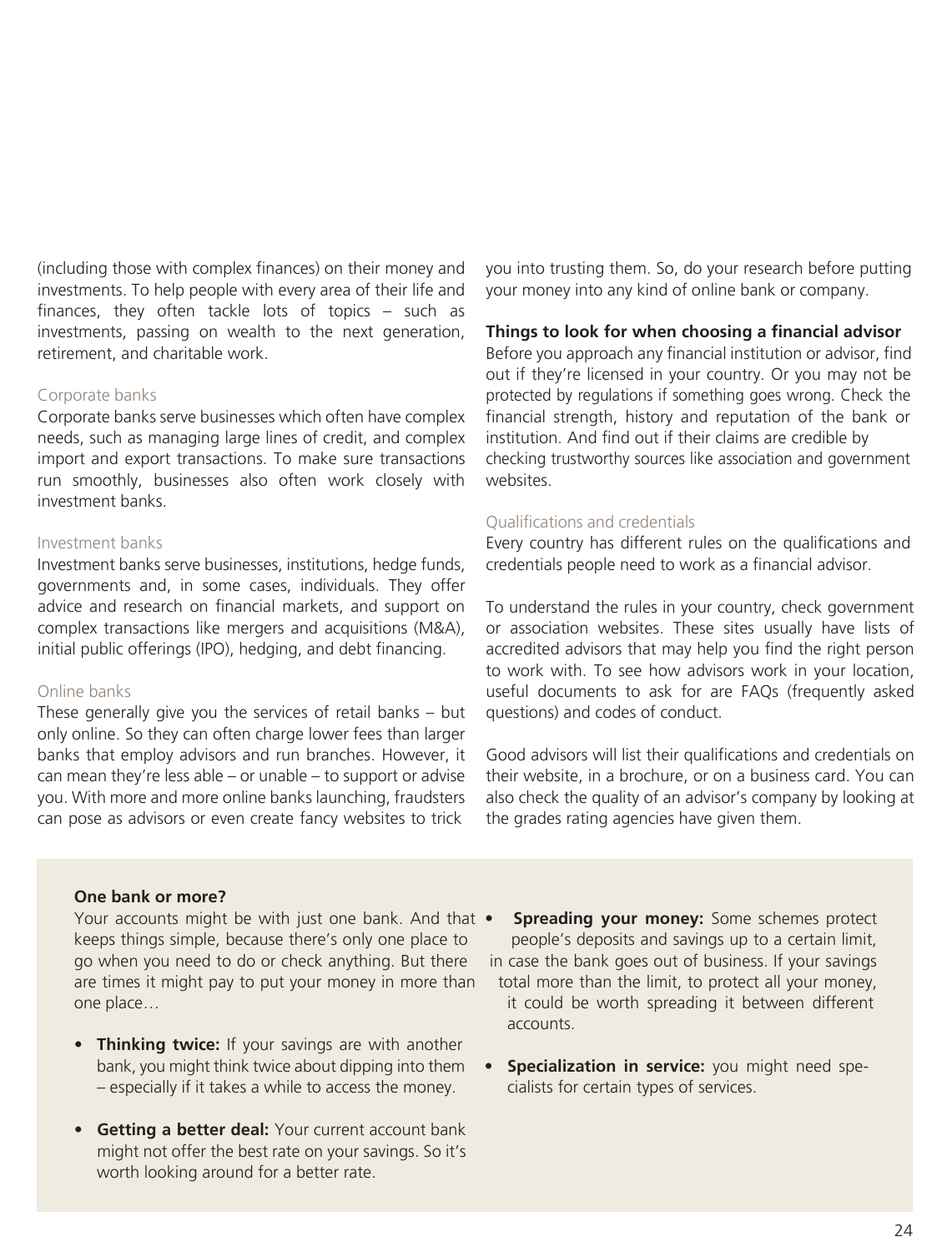# Asking for directions Getting the best from your financial expert

A good financial advisor will always take the time to understand your financial situation and goals, before recommending what to do. One way they do this is by walking you through a process of gathering information on your finances, goals, and feelings about investing.

#### **The essentials**

- Your financial advisor should fully understand your financial situation.
- They should appreciate how much or little you know about money and investing, and do all they can to ensure you understand.
- They must understand your goals for your investment, capacity for losing money, and feelings about risk.
- They should never try to pressure you down a particular path.

#### **Why have a financial advisor?**

A financial advisor is a qualified professional who can help set up your finances in a way that enables you to achieve your goals. This involves helping you think about your needs and ambitions, and creating a financial plan to meet them.

#### **Preparing for your meeting**

It's worth thinking about your financial situation before meeting a financial advisor. It will help make everything clear, and give you an idea of how much you can save and invest.

Completing a budget plan can help (you can find lots online). But for the full picture, ask yourself these questions too.

- What assets do I own? (like property)
- How much of my money is tied up in things like property, cars and other investments?
- What debts and obligations do I have (liabilities)? For most people, a mortgage is the obvious one. But do you have any more?

To help you get the most out of your meeting, it's a good idea to gather this information and perhaps even share it with the financial advisor before you meet.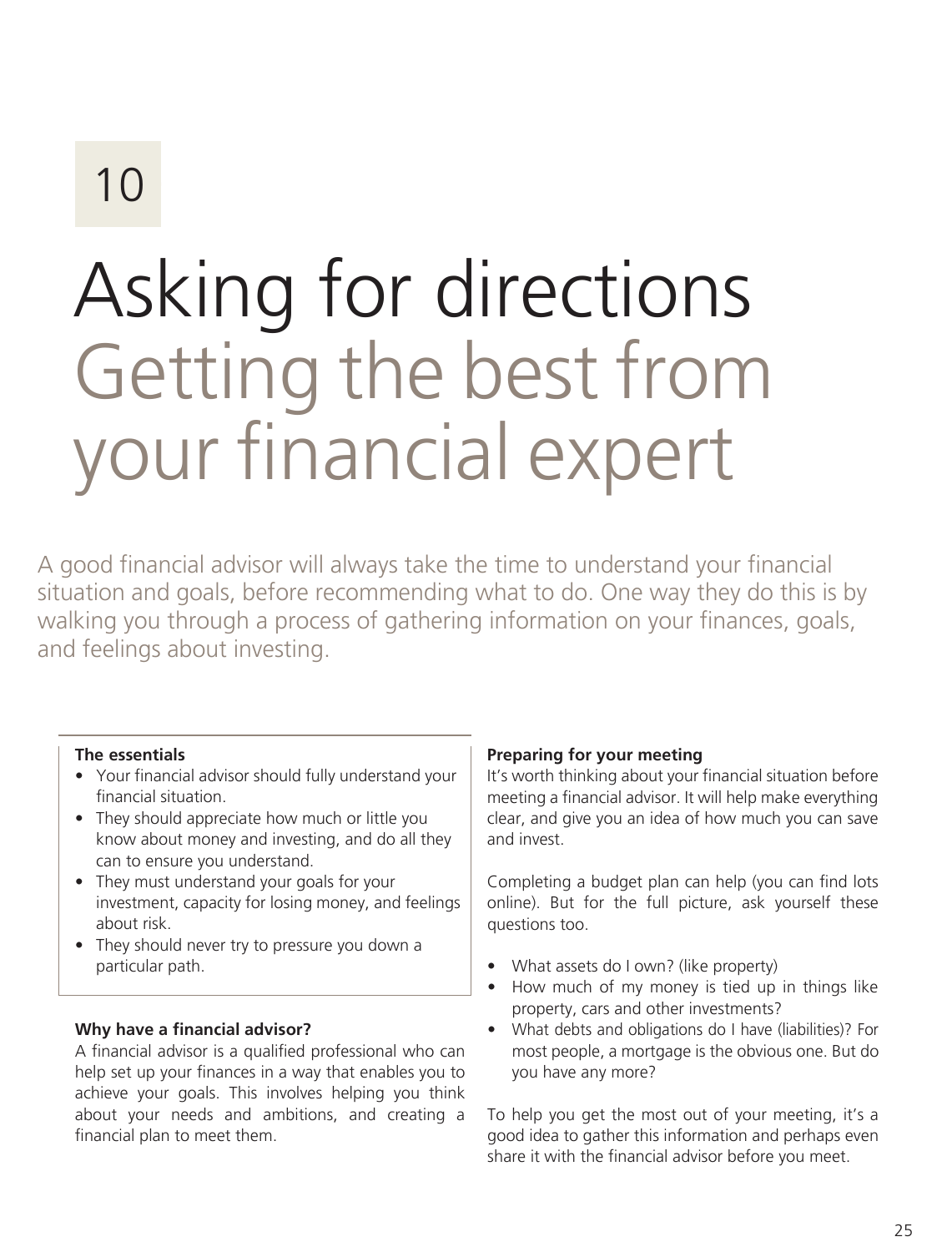#### **Questions to ask in the meeting**

There might be lots you want to ask as the meeting progresses. Remember, there are no silly questions, so don't hold back. A good financial advisor will answer all your questions clearly and patiently, and in terms you understand.

#### Do they usually look after people like you?

To help you achieve your goals, a financial advisor needs to understand your world and the things that are important to you. They're more likely to recommend the right things to do, if they're experienced helping people in similar situations to yours. Ask which kinds of client they have experience with. This is particularly important if your family situation includes multiple nationalities and jurisdictions.

#### What will they charge you?

Before taking you on as a client, a financial advisor should be clear about the fees they charge – whether it's an hourly rate, a fixed fee or a percentage based on the value of your investment. They may not be able to give you an exact figure upfront. But they should be able to give you an estimate – or at least an upper-limit figure. And once an investment proposal is made, all costs should be made fully transparent. Always ask to see total costs, not just percentages or basis points (fractions of a percentage).

#### What influences their recommendations?

Find out whether they're independent. Some financial advisors are linked with certain companies and will only recommend their products. But an independent financial advisor can offer you many more products from different financial companies. Most big brands work in what is called an "open architecture", offering both, own and third party products.

#### Do they understand your financial situation?

Any good financial advisor will aim to get the full picture of your financial circumstances. The more transparent you are about your situation, the better quality advice can be given.

#### Do they know what you want to achieve?

You might have a goal for your investments – like saving for retirement or buying a holiday home. Or you may just want to protect or grow your money. You goals and wishes can affect how you invest (your investment strategy). So it's important your advisor knows what you want to do with your investment.

#### Do they know how much you can afford to lose when investing (personal loss capacity)?

Your financial advisor should be able to work out your personal loss capacity, based on discussing your financial situation. This is your ability to cope with the risk you'll lose money when investing due to falls in financial markets.

Most financial advisors will base your personal loss capacity on the ratio between your "free assets" and your total liquid assets. Your free assets are calculated by deducting foreseeable future financial liabilities from your total liquid assets. This ratio gives you an indication of the maximum relative loss that you could bear without it directly affecting your current lifestyle.

#### Do they know your feelings about risk?

They should understand your thoughts about risk when investing. In other words, how much risk are you willing to accept that you might lose money while trying to grow it? To make this easier to understand, some financial advisors use 'reference portfolios' that show different levels of risk and match your feelings against them.

#### Do they account for how much or little you know?

A good financial advisor should work out how much you understand about investing. They should provide you with all the information you need to fully understand a product and its risks.

#### **After the meeting**

Remember, you're in the driving seat. Don't rush into anything during your meeting. Don't feel pressured to take hasty decisions. Take time to reflect on the information, and whether you'd be happy to follow the advisors suggestions.

Most importantly, if you feel the meeting didn't go well, ask for another financial advisor. Find someone you trust and feel comfortable with.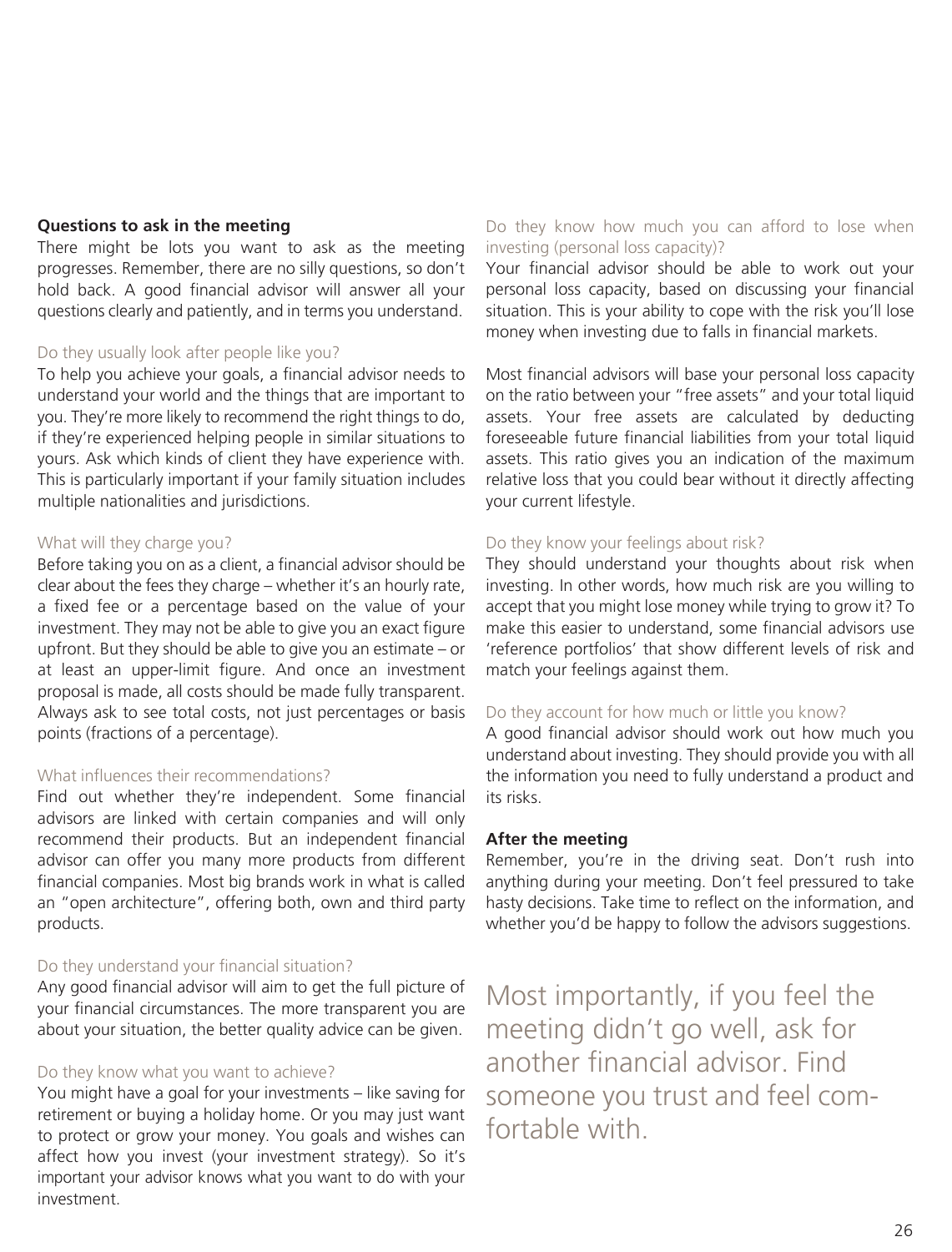# Minding your step Protecting yourself online

You look after yourself in life. But what about online? Billions of us are spending more time on the internet, using our phones, laptops, tablets, computers and smart TVs. And with cyber criminals becoming ever more sophisticated, there's a growing threat to your personal information and finances.

#### **The essentials**

- Shred any printed material you don't need.
- Update your passwords regularly (such as every three months) – and use strong passwords that mix capital letters, lower-case letters, numbers and symbols.
- Check your online accounts in a secure setting, not a public place, like a coffee house.

#### **Secure your devices**

Criminals love hacking into devices that connect to the internet, like laptops, tablets and smartphones. You need to secure them. You'll also need to make sure people can't access your devices if you lose them.

So, only install software from trusted sources, and keep it up-to-date. The same goes for anti-virus software. Make sure it's good quality, and look for such features as 'virus scanners'. To stop dangerous attachments reaching your email inbox, it's worth choosing software with a feature called 'spyware detection'.

When you're traveling, always lock your devices. And to stop important information getting into the wrong hands, avoid doing business on public devices like computers in hotel lobbies and conference centers.

#### **Surf safely**

Here's how to protect yourself when browsing the internet.

- Update your passwords regularly, for example, every three months. Also, use strong passwords and don't re-use old ones. Create passwords that mix capital letters, lower-case letters, numbers and symbols; and use different passwords for different websites (so criminals can't access all your accounts if they find one of your passwords).
- Only go to sites that are secure look for 'https' at the start of the website address.
- Use '2-factor-authentication' (2FA) if it's available, for example, on Gmail and iTunes.
- Use strong passwords and don't re-use old passwords. Create passwords that mix capital letters, lower-case letters, numbers and symbols. This makes them difficult for criminals to hack. And use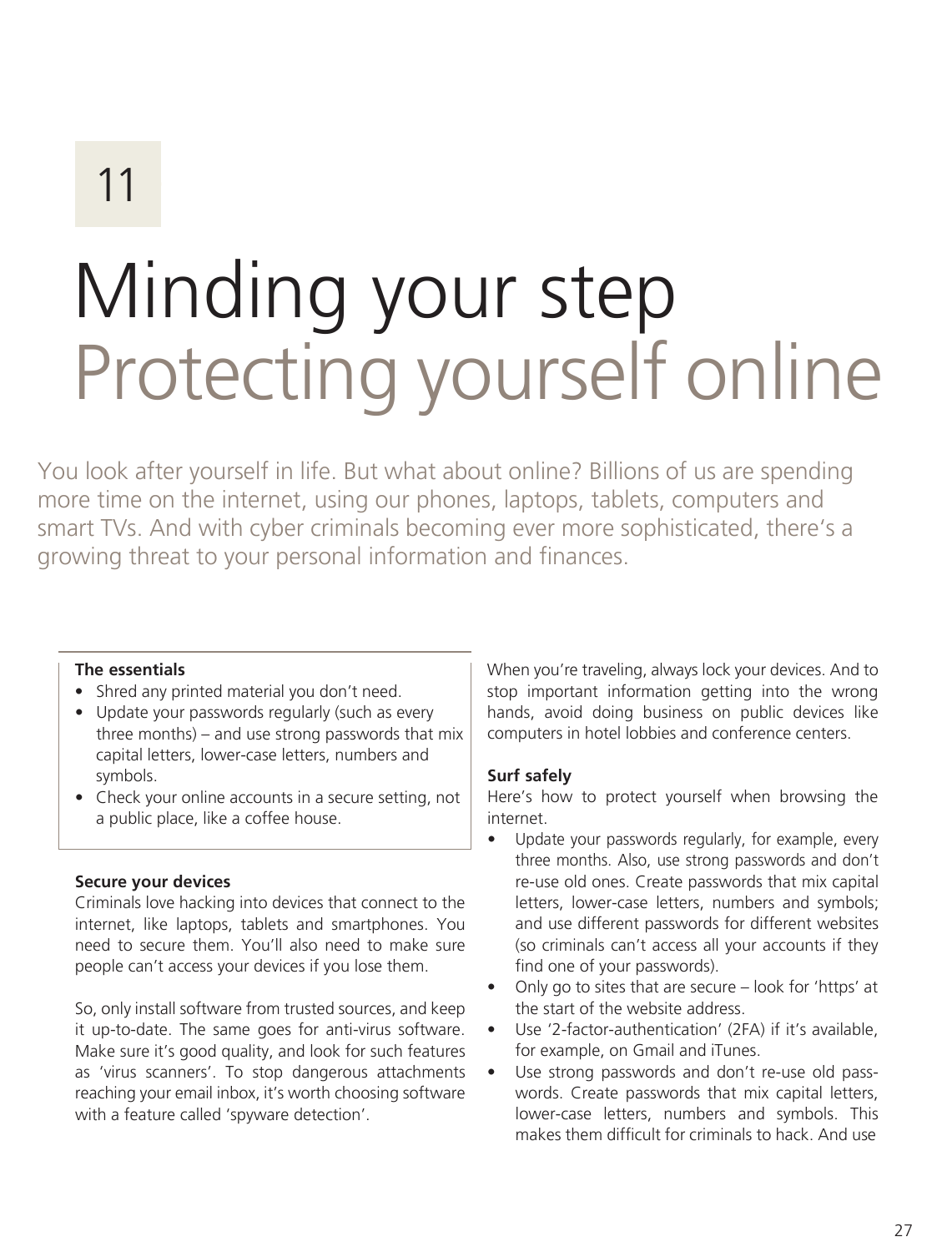different passwords for different websites. This means criminals won't be able to access all your accounts if they find one of your passwords.

- Don't leave passwords near your computer, for example, on post-it notes.
- Criminals love hacking into email accounts. So, use a secure portal to access and share your financial documents. Their extra layer of security helps protect your identity and information.
- Only check your online accounts in places you know are secure. Avoid checking them in public places like coffee houses and airport lounges.

It's not online, but it's still important to remember: shred any printed material you don't need, especially if it contains personal and financial information.

#### **Don't give anything away**

Criminals can learn a lot about you by looking at your social media information, such as on Facebook, Twitter and LinkedIn. And they can find ways into your accounts, because they know so much about you. They might also trick you into telling them your personal information. For example, you might receive an email asking you to click a link urgently, and provide account information. However, it's likely to be software that grabs your passwords and passes them onto criminals. Some illegal software can even record which buttons you press.

- Choose the highest privacy settings you can when using social media. For example, choose which people can see your posts and information.
- Watch out for emails asking you to click links and provide information (these are known as 'phishing' and 'social engineering' attacks).
- Be careful not to discuss personal information in public places – you never know who might be listening.

#### **If in doubt, call**

A professional financial advisor will never ask you to provide confidential information or passwords via mail. If in doubt, call your advisor to be sure they sent you the e-mail, if anything looks unusual or suspicious.

Also, a professional advisor should ensure a" call back" procedure: if they receive an e-mail order, they should contact you personally to ascertain the instructions came from you.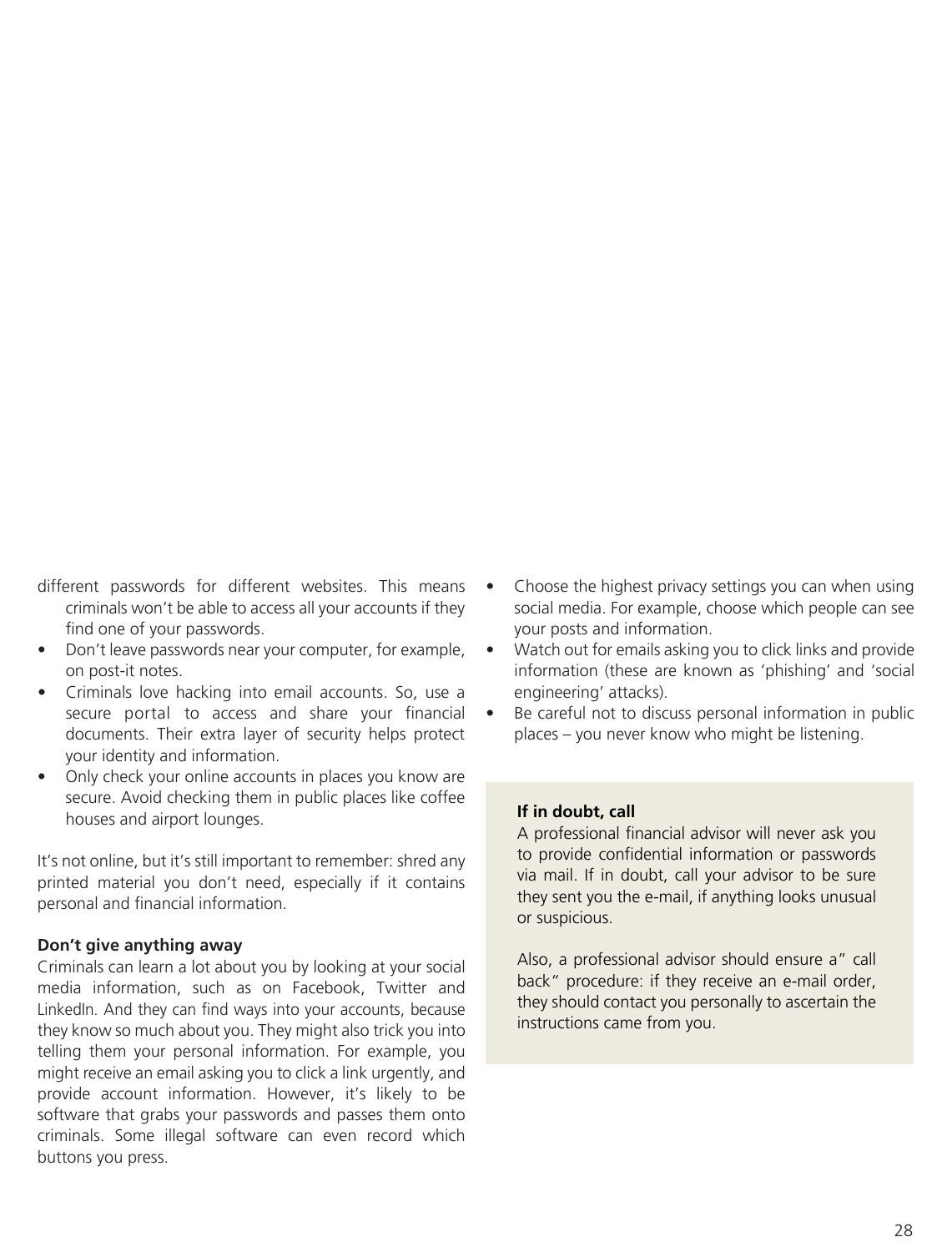### Navigating the digital landscape Spotting the opportunities and risks

Shopping, socializing and banking – it's all in easy reach from the comfort of your computer and smartphone. There are new ways to make the most of your money online too. Here's a snapshot of the big developments in the digital world, and the opportunities and risks to look out for.

#### **The essentials**

- Cryptocurrencies are a form of digital money, like Bitcoin. The technology behind them – block chain – could have a big impact on global industries.
- Roboadvisors are online services that invest people's money automatically in investment portfolios. Before using them, check they're genuine.
- Crowdfunding is a way of raising money online, for example, to launch products, offer shares in companies, ask for donations to charities, and lend to people and companies.
- Never click on a link or attachment in an email from a person or address you don't know or trust.
- Keep an eye out for 'phishing' emails, which often have poor formatting and spelling, and come from unusual email addresses.
- Be wary of emails that appear to be from executives in your business, asking you to do things like transfer money.

New digital technologies and services are launching on the internet all the time, such as cryptocurrencies, roboadvisors and crowdfunding. So, what are they? And what should you consider before exploring the opportunities?

#### **Cryptocurrencies**

So, what are cryptocurrencies? They're a form of digital money (Bitcoin is the most famous), issued completely de-centrally by a network of computers. The technology that drives cryptocurrencies is called 'block chain' – an enormous digital database of transactions. Because it is distributed over a vast number of computers, a block chain based system is virtually indestructible. Unless every single computer in the network is destroyed, there will always be a valid version of the database available somewhere to keep the system going. Instead of each member of the network having its own list in its own proprietary system, there is one list – the distributed ledger – which everyone shares. Since the list runs on an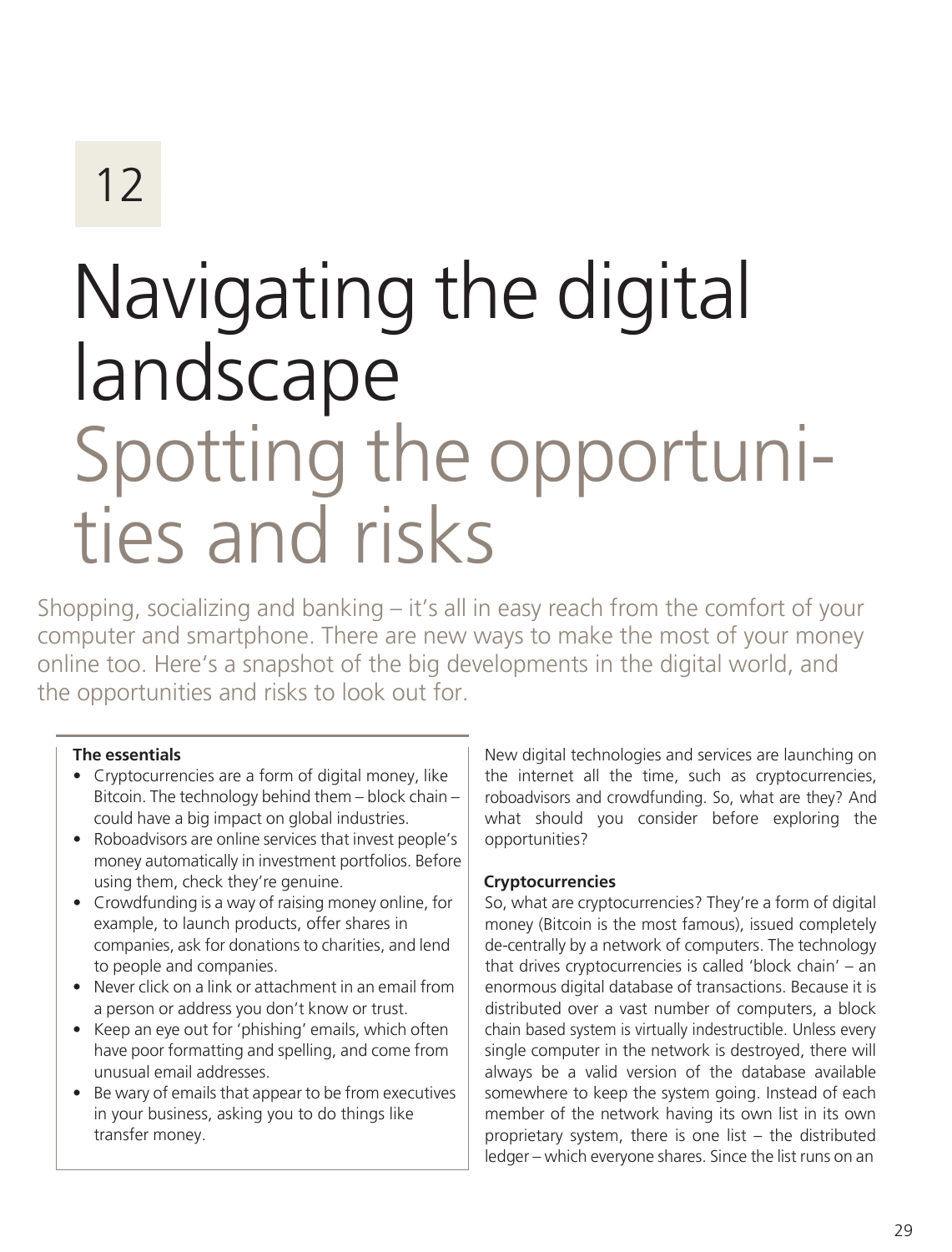open platform that contains verifiable consensus mechanisms, all parties can be sure of its validity. This verification system makes fraud on the block chain itself virtually impossible, but it does not prevent online wallets or exchanges being hacked, so a great deal of caution is advised if you decide to trade or hold cryptocurrency.

Cryptocurrency investments are becoming increasingly popular. With this popularity comes a risk to investors of a 'bubble' bursting – where values grow to unrealistic levels, then crash soon after. While it is doubtful cryptocurrencies will ever become a mainstream means of exchange, the underlying technology, block chain, is likely to have a significant impact in industries ranging from finance to manufacturing and healthcare.

#### **Roboadvisors**

Roboadvisors are digital services that invest people's money automatically in investment portfolios. They're becoming quite popular, especially for new investors, as people can invest a relatively small amount for a low fee, compared to traditional funds. However, unlike a financial professional, they can't advise you individually, based on knowing about you, your life and situation.

As roboadvisor services are launching all the time, you should check if they're genuine before using them. Find out where the business providing the service is based, and whether it's a certified financial company licensed to operate. Before handing over your money, you should also look at the company's reputation, financial strength and brand.

#### **Crowdfunding**

Crowdfunding is a way of raising money online for different things. It allows people, groups and companies to ask for money from people who support them. Usually, the person or company using a crowdfunding service (platform) will set an amount they want to raise and the date they need the money. There are four main types of crowdfunding platform:

- **Rewards-based:** Individuals and groups run campaigns to raise money, for example, for a product (such as a band wanting to release a new album) or an idea. Those asking for donations then offer rewards, for example, a signed copy of the album or, for a higher donation, a house concert.
- **Equity:** Investors can buy equity (shares) in a company. This can help the company fund new ideas. However, investing this way can be risky. So make sure you're comfortable with everything before going ahead.
- **Donations:** Individuals and groups can ask for donations to charitable causes – such as raising money to build a school for a poor community, or paying the medical expenses of someone who can't afford them.
- **Lending:** Investors can lend money to people or companies who need it. The borrowers can often repay the loans using the same crowdfunding service.

What goes online doesn't always stay online. The data behind everything you do – like online banking and shopping – can end up in the hands of hackers. Here are a couple of the biggest risks around, and tips on how to stay safe.

#### **Held to ransom**

One day, you're happily using your computer. The next, you can't access your files. A message pops up saying you can only access your files by paying a ransom – usually in a digital currency like Bitcoin, because it can't be traced. If this happens, you've been hit by 'ransomware': malicious software that locks data on computers and any device connected to the internet (including phones and even smart TVs). It's currently one of the biggest menaces on the web, and striking more by the day, especially through 'phishing' emails (fraudulent emails that trick you into revealing your personal information).

There's software that can help you retrieve your data without paying a fee, if you fall prey to ransomware. However, it can be tricky to do. So it's best to be careful: never click or open anything you're unsure of (especially in emails); and always back up your data, for example, to an external hard drive. Phishing emails usually look unprofessional, with poor formatting and spelling. And some arrive from odd-looking email addresses. But not always, so be vigilant.

#### **The big risk**

'Whaling' is another major threat, especially for businesses. It usually involves a hacker pretending to be an executive of a business – and emailing an employee, asking them to transfer money. The hacker either has access to the executive's email inbox, or sends emails from a fake domain name. The emails can escape spam filters and reach employees, because they're written by humans and have no attachments.

You can protect yourself from whaling by installing special software. But as with any online threat, it's best to be careful. Hackers are always creating new domains for sending their emails. So, check the email addresses carefully. And only act on email instructions when you're sure it's from someone you trust. In case of doubt, call back on an number you know is genuine (not the one in the e-mail).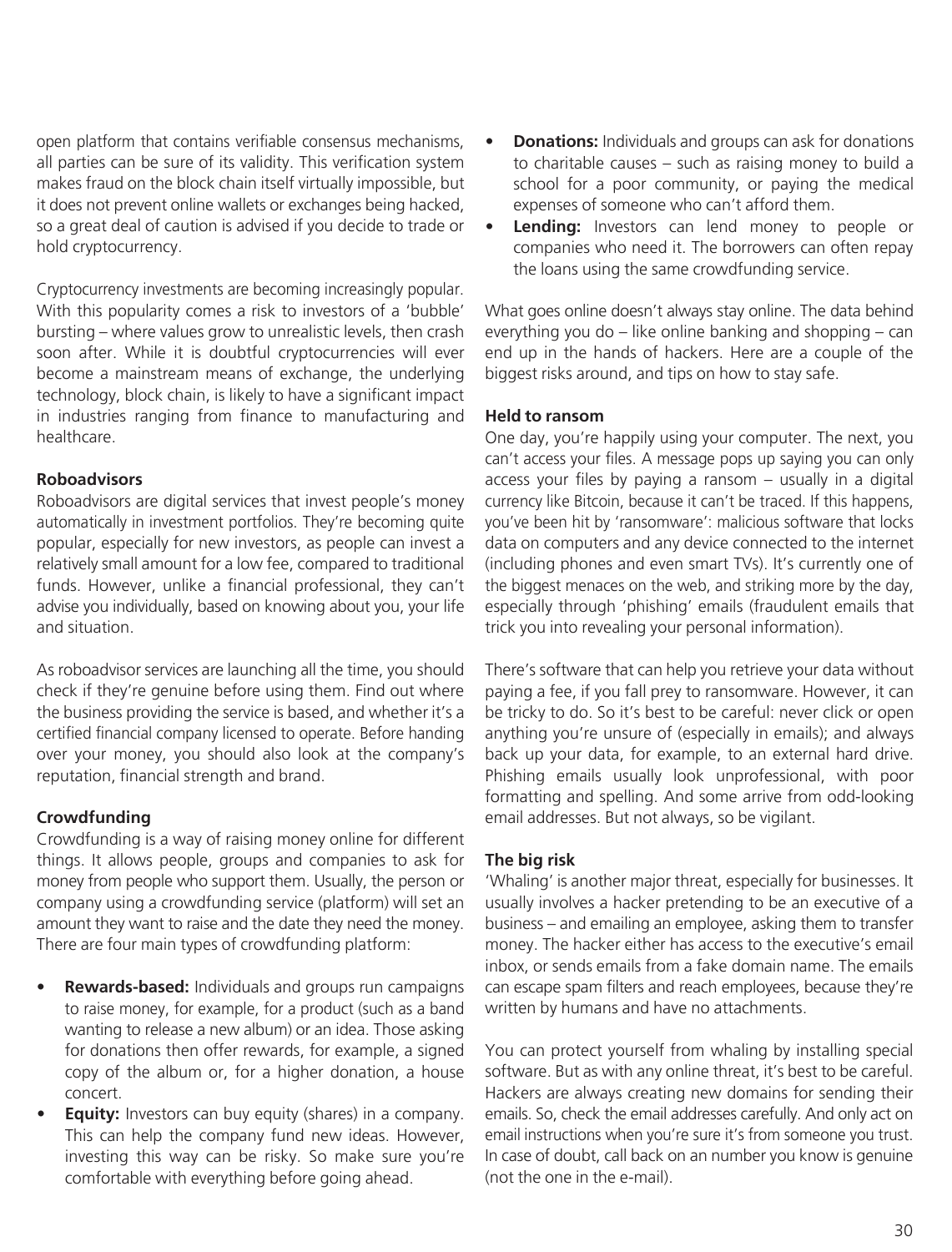# Conclusion

Congratulations! You're off to a great start! Now just keep going. Where will you go next?

It's time to celebrate. You've made it to the end of this part of your journey.

Congratulations for setting out on a journey that will lead you to your lifelong goals. And you've achieved the most difficult part of the trip: deciding to start. The rest just takes determination.

Indeed, this is just the beginning. Even financial experts know the journey lasts a lifetime. So we hope the information and ideas in these pages have inspired you on yours. And that your financial confidence will grow every day.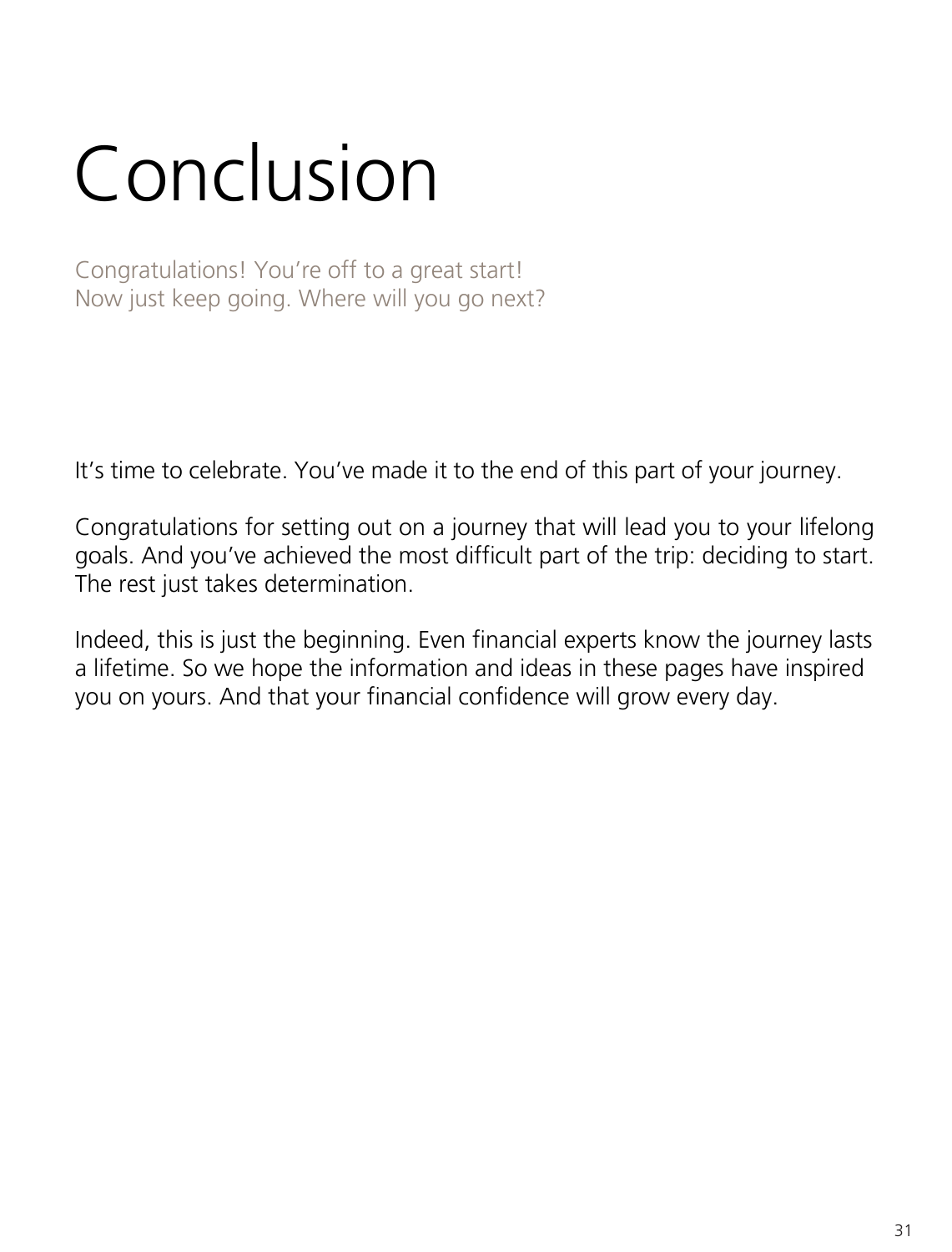### "Some people dream of success, while other people get up every morning and make it happen."

Wayne Huizenga, American business magnate (\*1937)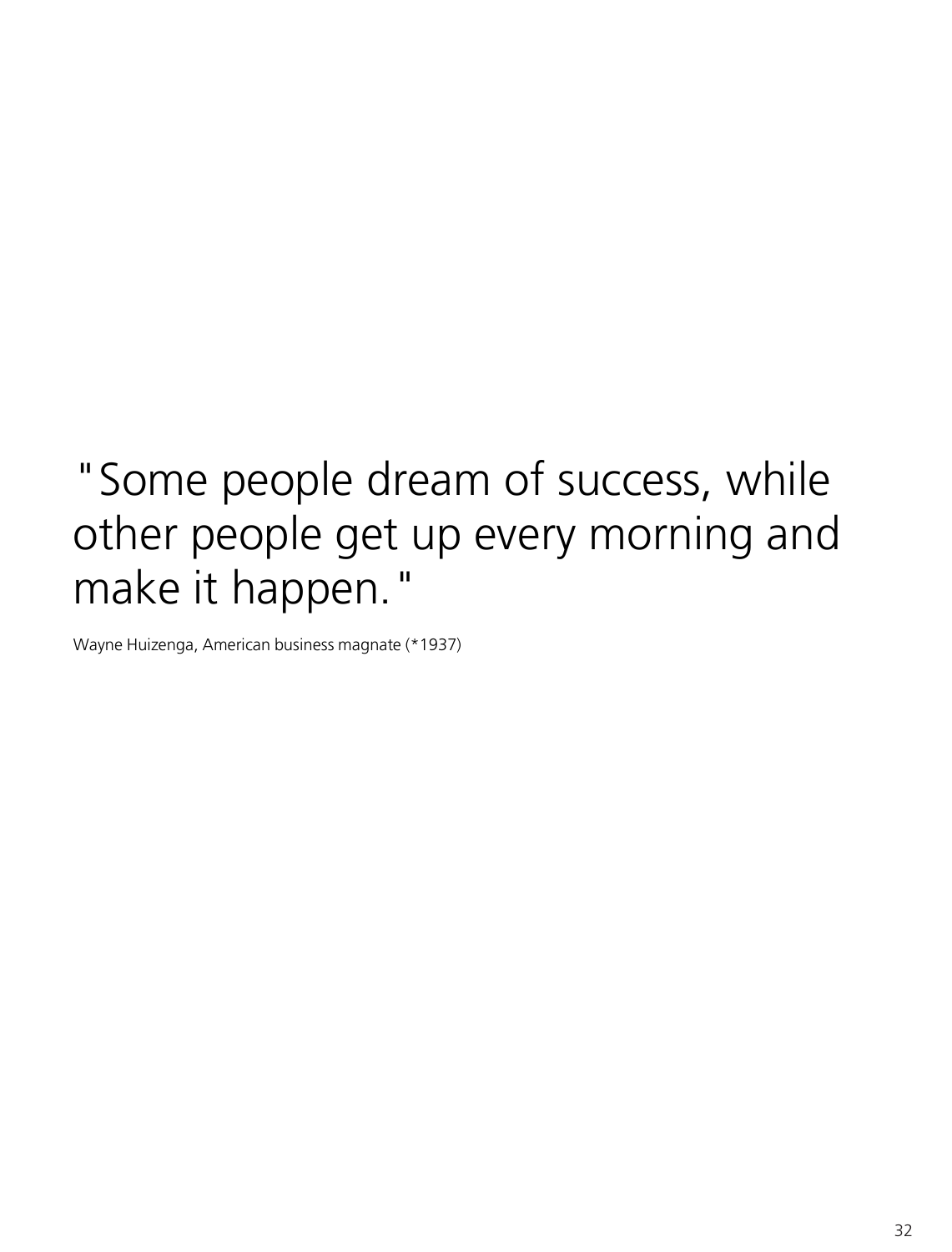### Appendix

# Legal disclaimers

This document has been prepared by UBS AG, its subsidiary or affiliate ("UBS"). This document and the information contained herein are provided solely for informational and/or educational purposes. Nothing in this document constitutes investment research, investment advice, a sales prospectus, or an offer or solicitation to engage in any investment activities. The document is not a recommendation to buy or sell any security, investment instrument, or product, and does not recommend any specific investment program or service.

Information contained in this document has not been tailored to the specific investment objectives, personal and financial circumstances, or particular needs of any individual client. Certain investments referred to in this document may not be suitable or appropriate for all investors. In addition, certain services and products referred to in the document may be subject to legal restrictions and/or license or permission requirements and cannot therefore be offered worldwide on an unrestricted basis. No offer of any interest in any product will be made in any jurisdiction in which the offer, solicitation, or sale is not permitted, or to any person to whom it is unlawful to make such offer, solicitation, or sale.

Please note that UBS retains the right to change the range of services, the products and the prices at any time without notice. All information and opinions contained herein are subject to change. Asset classes, asset allocation and investment instruments are indicative only.

Although all information and opinions expressed in this document were obtained in good faith from sources believed to be reliable, no representation or warranty, express or implied, is made as to the document's accuracy, sufficiency, completeness or reliability. All information and opinions expressed in this document are subject to change without notice and may differ from opinions expressed by other business areas or divisions of UBS. UBS is under no obligation to update or keep current the information contained herein.

All pictures or images ("images") herein are for illustrative, informative or documentary purposes only, in support of subject analysis and research. Images may depict objects or elements which are protected by third party copyright, trademarks and other intellectual property rights. Unless expressly stated, no relationship, association, sponsorship or endorsement is suggested or implied between UBS and these third parties. Any charts and scenarios contained in the document are for illustrative purposes only. Some charts and/or performance figures may not be based on complete 12-month periods which may reduce their comparability and significance. Historical performance is no guarantee for, and is not an indication of future performance.

Nothing in this document constitutes legal or tax advice. UBS

and its employees do not provide legal or tax advice. This document may not be redistributed or reproduced in whole or in part without the prior written permission of UBS. To the extent permitted by the law, neither UBS, nor any of it its directors, officers, employees or agents accepts or assumes any liability, responsibility or duty of care for any consequences, including any loss or damage, of you or anyone else acting, or refraining to act, in reliance on the information contained in this document or for any decision based on it.

Important Information About Sustainable Investing Strategies: Incorporating ESG factors or Sustainable Investing considerations may inhibit the portfolio manager's ability to participate in certain investment opportunities that otherwise would be consistent with its investment objective and other principal investment strategies. The returns on a portfolio consisting primarily of ESG or sustainable investments may be higher or lower than a portfolio where such factors are not considered by the portfolio manager. Because sustainability criteria can exclude some investments, investors may not be able to take advantage of the same opportunities or market trends as investors that do not use such criteria. Companies may not necessarily meet high performance standards on all aspects of ESG or sustainable investing issues; there is also no guarantee that any company will meet expectations in connection with corporate responsibility, sustainability, and/or impact performance.

Austria This publication is not intended to constitute a public offer under Austrian law. It is distributed only for information purposes by UBS Europe SE, Niederlassung Österreich, with place of business at Wächtergasse 1, A-1010 Wien. UBS Europe SE, Niederlassung Österreich is subject to the joint supervision of the European Central Bank ("ECB"), the German Central Bank (Deutsche Bundesbank), the German Federal Financial Services Supervisory Authority (Bundesanstalt für Finanzdienstleistungsaufsicht), as well as of the Austrian Financial Market Authority (Finanzmarktaufsicht), to which this publication has not been submitted for approval. UBS Europe SE is a credit institution constituted under German law in the form of a Societas Europaea, duly authorized by the ECB. Brazil This publication is not intended to constitute a public offer under Brazilian law or a research analysis report as per the definition contained under the Comissão de Valores Mobiliários ("CVM") Instruction 598/2018. It is distributed only for information purposes by UBS Brasil Administradora de Valores Mobiliários Ltda. and/or of UBS Consenso Investimentos Ltda., entities regulated by CVM. Canada In Canada, this publication is distributed by UBS Investment Management Canada Inc. (UBS Wealth Management Canada). UBS Wealth Management is a registered trademark of UBS AG. UBS Bank (Canada) is a subsidiary of UBS AG. Investment advisory and portfolio management services are provided through UBS Investment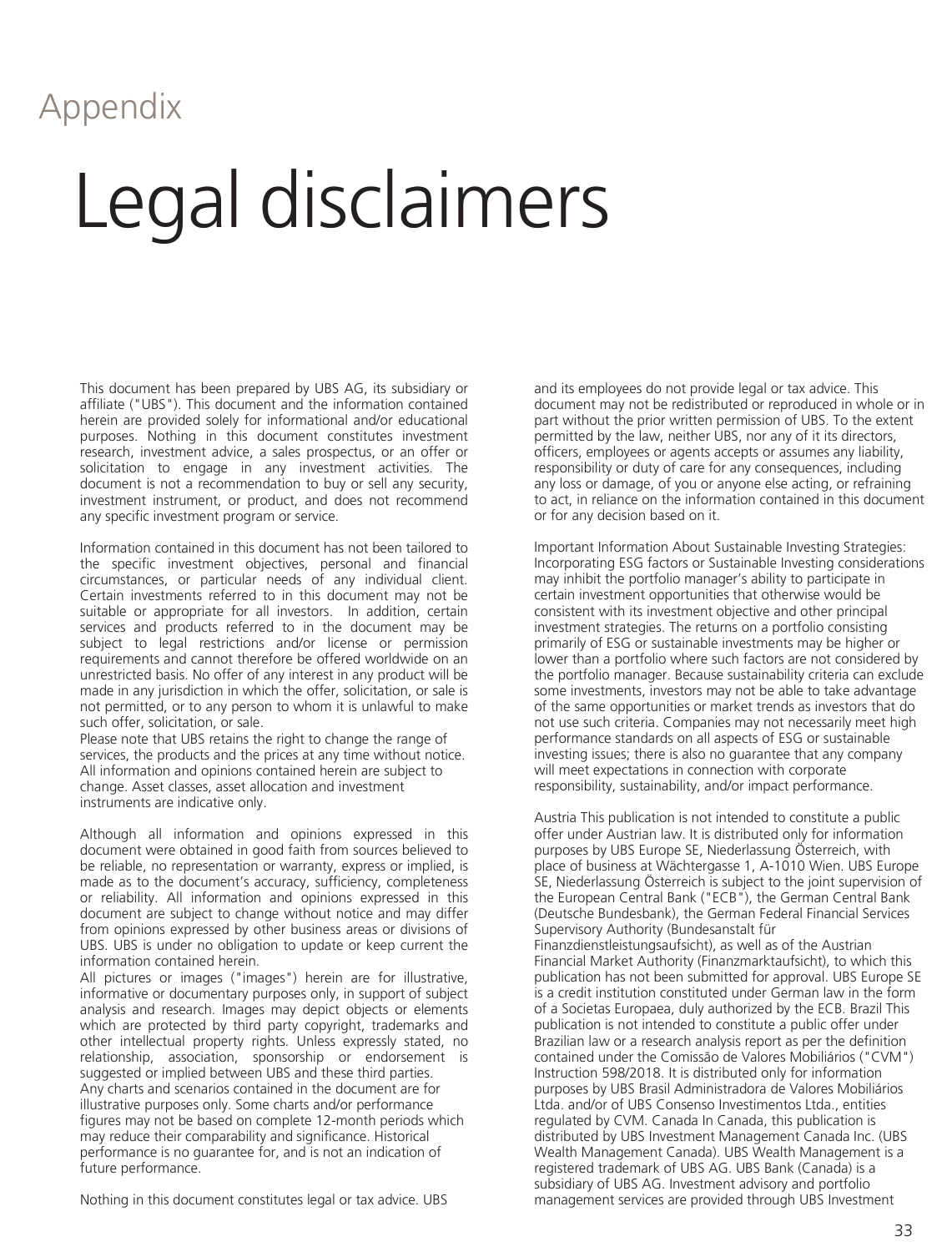Management Canada Inc., a wholly-owned subsidiary of UBS Bank (Canada). UBS Investment Management Canada Inc. is a registered portfolio manager and exempt market dealer in all the provinces with the exception of P.E.I. and the territories. Denmark This publication is not intended to constitute a public offer under Danish law. It is distributed only for information purposes by UBS Europe SE, filial af UBS Europe SE with place of business at Sankt Annae Plads 13, 1250 Copenhagen, Denmark, registered with the Danish Commerce and Companies Agency, under No. 38 17 24 33. UBS Europe SE, filial af UBS Europe SE is a branch of UBS Europe SE, a credit institution constituted under German law in the form of a Societas Europaea which is authorized by the German Federal Financial Supervisory Authority (Bundesanstalt für Finanzdienstleistungsaufsicht, BaFin), and is subject to the joint supervision of the European Central Bank, the German Central Bank (Deutsche Bundesbank) and the BaFin. UBS Europe SE, filial af UBS Europe SE is furthermore supervised by the Danish Financial Supervisory Authority (Finanstilsynet), to which this publication has not been submitted for approval. France This publication is not intended to constitute a public offer under French law. It is distributed only for information purposes by UBS (France) S.A. UBS (France) S.A. is a French "société anonyme" with share capital of € 132.975.556, 69, boulevard Haussmann F-75008 Paris, R.C.S. Paris B 421 255 670. UBS (France) S.A. is a provider of investment services duly authorized according to the terms of the "Code monétaire et financier", regulated by French banking and financial authorities as the "Autorité de contrôle prudentiel et de résolution." Germany This publication is not intended to constitute a public offer under German law. It is distributed only for information purposes by UBS Europe SE, Germany, with place of business at Bockenheimer Landstrasse 2-4, 60306 Frankfurt am Main. UBS Europe SE is a credit institution constituted under German law in the form of a Societas Europaea, duly authorized by the European Central Bank ("ECB"), and supervised by the ECB, the German Central Bank (Deutsche Bundesbank) and the German Federal Financial Services Supervisory Authority (Bundesanstalt für Finanzdienstleistungsaufsicht), to which this publication has not been submitted for approval. Hong Kong This publication is distributed by UBS AG Hong Kong Branch. UBS AG Hong Kong Branch is incorporated in Switzerland with limited liability. Israel UBS is a premier global financial firm offering wealth management, asset management and investment banking services from its headquarters in Switzerland and its operations in over 50 countries worldwide to individual, corporate and institutional investors. In Israel, UBS Switzerland AG is registered as Foreign Dealer in cooperation with UBS Wealth Management Israel Ltd., a wholly owned UBS subsidiary. UBS Wealth Management Israel Ltd. is a Portfolio Manager licensee which engages also in Investment Marketing and is regulated by the Israel Securities Authority. This publication is intended for information only and is not intended as an offer to buy or solicitation of an offer. Furthermore, this publication is not intended as an investment advice and/or investment marketing and is not replacing any investment advice and/or investment marketing provided by the relevant licensee which is adjusted to each person needs. The word "advice" and/or any of its derivatives shall be read and construed in conjunction with the definition of the term "investment marketing" as defined under the Israeli Regulation of Investment Advice, Investment Marketing and Portfolio Management Law, 1995. Italy This publication is not intended to constitute a public offer under Italian law. It is distributed only for information purposes by UBS Europe SE, Succursale Italia, with place of business at Via del Vecchio Politecnico, 3-20121 Milano. UBS Europe SE, Succursale Italia is subject to the joint supervision of the European Central Bank ("ECB"), the German Central Bank (Deutsche Bundesbank), the German Federal Financial Services Supervisory Authority (Bundesanstalt für Finanzdienstleistungsaufsicht), as well as of the Bank of Italy (Banca d'Italia) and the Italian Financial Markets Supervisory Authority (CONSOB -

Commissione Nazionale per le Società e la Borsa), to which this publication has not been submitted for approval. UBS Europe SE is a credit institution constituted under German law in the form of a Societas Europaea, duly authorized by the ECB. Jersey UBS AG, Jersey Branch, is regulated and authorized by the Jersey Financial Services Commission for the conduct of banking, funds and investment business. Where services are provided from outside Jersey, they will not be covered by the Jersey regulatory regime. UBS AG, Jersey Branch is a branch of UBS AG a public company limited by shares, incorporated in Switzerland whose registered offices are at Aeschenvorstadt 1, CH-4051 Basel and Bahnhofstrasse 45, CH 8001 Zurich. UBS AG, Jersey Branch's principal place of business is 1, IFC Jersey, St Helier, Jersey, JE2 3BX. Luxembourg This publication is not intended to constitute a public offer under Luxembourg law. It is distributed only for information purposes by UBS Europe SE, Luxembourg Branch ("UBS"), R.C.S. Luxembourg n° B209123, with registered office at 33A, Avenue J. F. Kennedy, L-1855 Luxembourg. UBS is a branch of UBS Europe SE, a credit institution constituted under German law in the form of a Societas Europaea (HRB n° 107046), with registered office at Bockenheimer Landstrasse 2- 4, D-60306 Frankfurt am Main, Germany, duly authorized by the German Federal Financial Supervisory Authority (Bundesanstalt für Finanzdienstleistungsaufsicht – "BaFin") and subject to the joint prudential supervision of BaFin , the central bank of Germany (Deutsche Bundesbank) and the European Central Bank . UBS is furthermore supervised by the Luxembourg prudential supervisory authority (Commission de Surveillance du Secteur Financier), in its role as host member state authority. This publication has not been submitted for approval to any public supervisory authority. Mexico UBS Asesores México, S.A. de C.V ("UBS Asesores") an affiliate of UBS Switzerland AG, incorporated as a nonindependent investment advisor under the Securities Market Law, due to the relation with a Foreign Bank. UBS Asesores was incorporated under the Securities Market Law. UBS Asesores is a regulated entity and it is subject to the supervision of the Mexican Banking and Securities Commission (Comisión Nacional Bancaria y de Valores, "CNBV") which exclusively regulates UBS Asesores regarding the rendering of portfolio management services when investment decisions are taken on behalf of the client, as well as on securities investment advisory services, analysis and issuance of individual investment recommendations, so that the CNBV has no surveillance facilities nor may have over any other service provided by UBS Asesores. UBS Asesores is registered before the CNBV under Registry number 30060. Such registry will not assure the accuracy or veracity of the information provided to its clients. UBS Asesores is not part of any Mexican financial group, is not a bank and does not receive deposits or hold securities. UBS Asesores does not offer guaranteed returns. UBS Asesores has revealed any conflict of interest that could have before. UBS Asesores does advertise any banking services and can only charge the commissions expressly agreed with their clients for the investment services actually rendered. UBS Asesores receive commissions from issuers or local or foreign financial intermediaries that provide services to its clients. You are being provided with this UBS publication or material because you have indicated to UBS Asesores that you are a Sophisticated Qualified Investor located in Mexico. Monaco This document is not intended to constitute a public offering or a comparable solicitation under the Principality of Monaco laws, but might be made available for information purposes to clients of UBS (Monaco) SA, a regulated bank which has is registered office 2 avenue de Grande Bretagne 98000 Monaco under the supervision of the "Autorité de Contrôle Prudentiel et de Résolution" (ACPR) for banking activities and under the supervision of "Commission de Contrôle des Activités Financières for financial activities". The latter has not approved this publication. Panama UBS AG Oficina de Representación es regulada y supervisada por la Superintendencia de Bancos de Panamá. Licencia para operar como Oficina de Representación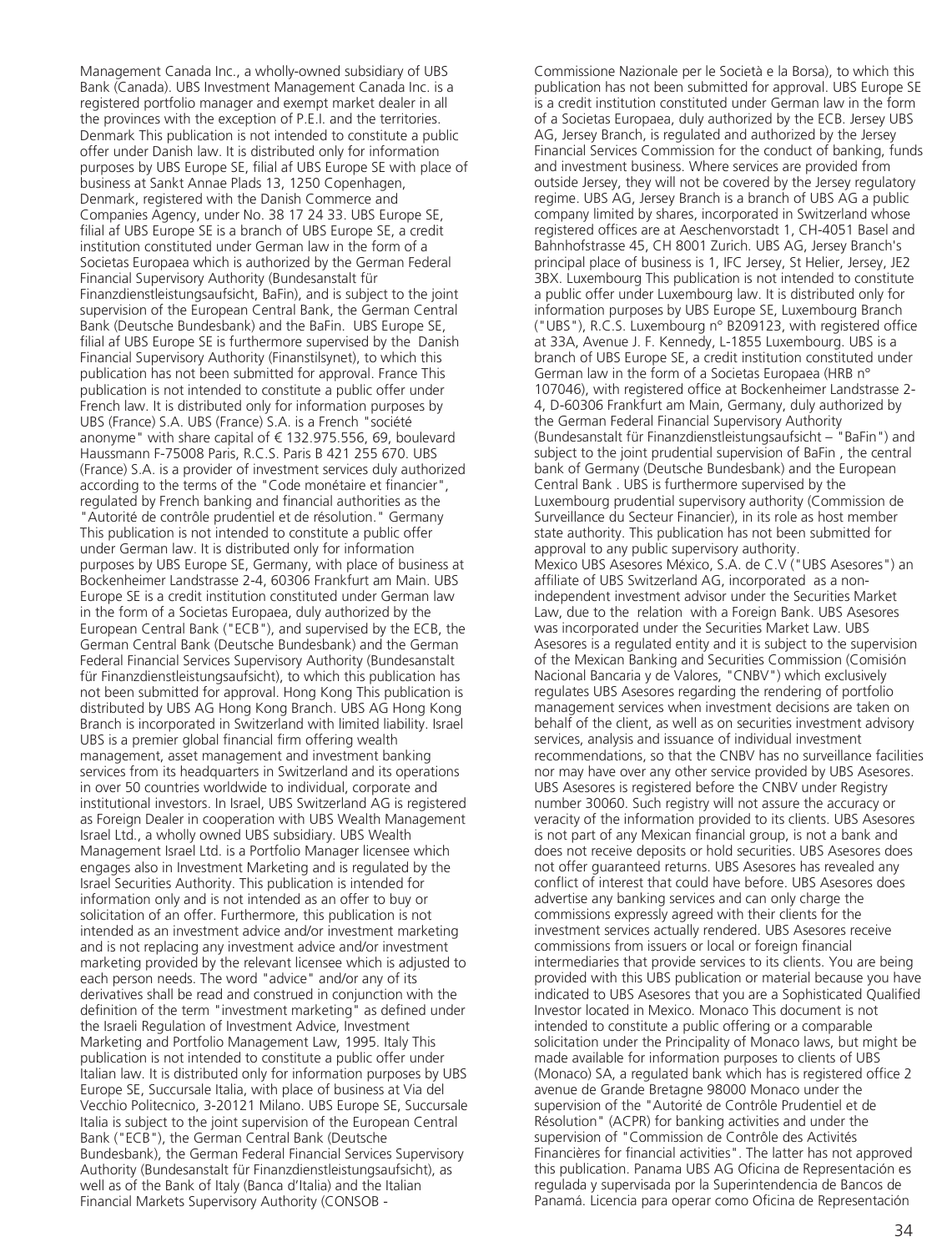Resolución S.B.P. No 017-2007. / UBS Switzerland AG Oficina de Representación es regulada y supervisada por la Superintendencia de Bancos de Panamá. Licencia para operar como Oficina de Representación Resolución S.B.P. No. 0178- 2015.

UBS Asesores SA, Entidad Regulada y Supervisada por la Superintendencia del Mercado de Valores. Licencia para operar como Asesor de Inversiones. Resolución No. CNV-316-01. Russia UBS Switzerland AG is not licensed to provide regulated banking and/or financial services in Russia. Information contained in this document refers to products and services exclusively available through and provided by UBS Switzerland AG in Switzerland or another UBS entity domiciled outside Russia. UBS employees travelling to Russia are neither authorized to conclude contracts nor to negotiate terms thereof while in Russia. Contracts only become binding on UBS once confirmed in Switzerland or in the location where the UBS entity is domiciled. The Wealth Management Advisory Office within OOO UBS Bank does not provide services for which banking license is required in Russia. Certain financial instruments can be offered in Russia only to the qualified investors. Any attachments and documents with reference to the specific financial instruments do not constitute a personal investment recommendation under Russian law. Singapore This publication is distributed by UBS AG Singapore Branch, incorporated in Switzerland with limited liability, UEN S98FC5560C. Clients of UBS AG Singapore branch are asked to please contact UBS AG Singapore branch, an exempt financial adviser under the Singapore Financial Advisers Act (Cap. 110) and a wholesale bank licensed under the Singapore Banking Act (Cap. 19) regulated by the Monetary Authority of Singapore, in respect of any matters arising from, or in connection with, the analysis or report. Spain This publication is not intended to constitute a public offer under Spanish law. It is distributed only for information purposes by UBS Europe SE, Sucursal en España, with place of business at Calle María de Molina 4, C.P. 28006, Madrid. UBS Europe SE, Sucursal en España is subject to the joint supervision of the European Central Bank ("ECB"), the German Central bank (Deutsche Bundesbank), the German Federal Financial Services Supervisory Authority (Bundesanstalt für Finanzdienstleistungsaufsicht), as well as of the Spanish supervisory authority (Banco de España), to which this publication has not been submitted for approval. Additionally it is authorized to provide investment services on securities and financial instruments, regarding which it is supervised by the Comisión Nacional del Mercado de Valores as well. UBS Europe SE, Sucursal en España is a branch of UBS Europe SE, a credit institution constituted under German law in the form of a Societas Europaea, duly authorized by the ECB. Sweden This publication is not intended to constitute a public offer under Swedish law. It is distributed only for information purposes by UBS Europe SE, Sweden Bankfilial, with place of business at Regeringsgatan 38, 11153 Stockholm, Sweden, registered with the Swedish Companies Registration Office under Reg. No 516406-1011. UBS Europe SE, Sweden Bankfilial is a branch of UBS Europe SE, a credit institution constituted under German law in the form of a Societas Europaea which is authorized by the German Federal Financial Supervisory Authority (Bundesanstalt für Finanzdienstleistungsaufsicht, BaFin), and is subiect to the joint supervision of the European Central Bank, the German Central bank (Deutsche Bundesbank) and the BaFin. UBS Europe SE, Sweden Bankfilial is furthermore supervised by the Swedish supervisory authority (Finansinspektionen), to which this publication has not been submitted for approval. Taiwan This material is provided by UBS AG, Taipei Branch in accordance with laws of Taiwan, in agreement with or at the request of clients/prospects. UK This document is issued by UBS Wealth Management, a division of UBS AG which is authorised and regulated by the Financial Market Supervisory Authority in Switzerland. In the United Kingdom, UBS AG is authorised by the Prudential Regulation Authority and is subject to regulation by the Financial Conduct

Authority and limited regulation by the Prudential Regulation Authority. Details about the extent of regulation by the Prudential Regulation Authority are available from us on request. UAE/DIFC UBS is not licensed in the UAE by the Central Bank of UAE or by the Securities & Commodities Authority. The UBS AG Dubai Branch is licensed in the DIFC by the Dubai Financial Services Authority as an authorised firm. US Wealth management services in the United States are provided by UBS Financial Services Inc. ("UBSFS"), a subsidiary of UBS AG. As a firm providing wealth management services to clients, UBS-FS offers investment advisory services in its capacity as an SECregistered investment adviser and brokerage services in its capacity as an SEC-registered broker-dealer. Investment advisory services and brokerage services are separate and distinct, differ in material ways and are governed by different laws and separate arrangements. It is important that clients understand the ways in which we conduct business, that they carefully read the agreements and disclosures that we provide to them about the products or services we offer. A small number of our financial advisors are not permitted to offer advisory services to you and can only work with you directly as UBS broker-dealer representatives. Your financial advisor will let you know if this is the case and, if you desire advisory services, will be happy to refer you to another financial advisor who can help you. Our agreements and disclosures will inform you about whether we and our financial advisors are acting in our capacity as an investment adviser or broker-dealer. For more information, please review the PDF document at [www.ubs.com/relationshipsummary.](http://www.ubs.com/workingwithus) UBS-FS is a member of the Securities Investor Protection Corp. (SIPC) and the Financial

#### For cross-border situations

Industry Regulatory Authority (FINRA).

Bahrain: UBS is a Swiss bank not licensed, supervised or regulated in Bahrain by the Central Bank of Bahrain and does not undertake banking or investment business activities in Bahrain. Therefore, clients have no protection under local banking and investment services laws and regulations. Czech Republic: UBS is not a licensed bank in the Czech Republic and thus is not allowed to provide regulated banking or investment services in the Czech Republic. Please notify UBS if you do not wish to receive any further correspondence. Greece: UBS Switzerland AG is established in Switzerland and operates under Swiss law. UBS Switzerland AG and its affiliates (UBS) are not licensed as a bank or financial institution under Greek legislation and do not provide banking and financial services in Greece. Consequently, UBS provides such services from branches outside of Greece, only. No information in this document is provided for the purpose of offering, marketing and sale by any means of any capital market instruments and services in Greece. Therefore, this document may not be considered as a public offering made or to be made to residents of Greece." Indonesia, Malaysia, Philippines, Thailand: This material was provided to you as a result of a request received by UBS from you and/or persons entitled to make the request on your behalf. Should you have received the material erroneously, UBS asks that you kindly destroy/delete it and inform UBS immediately. The material may not have been reviewed, approved, disapproved or endorsed by any financial or regulatory authority in your jurisdiction. You are advised to seek independent professional advice in case of doubt. Nigeria: UBS Switzerland AG and its affiliates (UBS) are not licensed, supervised or regulated in Nigeria by the Central Bank of Nigeria or the Nigerian Securities and Exchange Commission and do not undertake banking or investment business activities in Nigeria. Poland: "UBS is a premier global financial services firm offering wealth management services to individual, corporate and institutional investors. UBS is established in Switzerland and operates under Swiss law and in over 50 countries and from all major financial centres. UBS [insert Legal Entity] is not licensed as a bank or as an investment firm under Polish legislation and is not allowed to provide